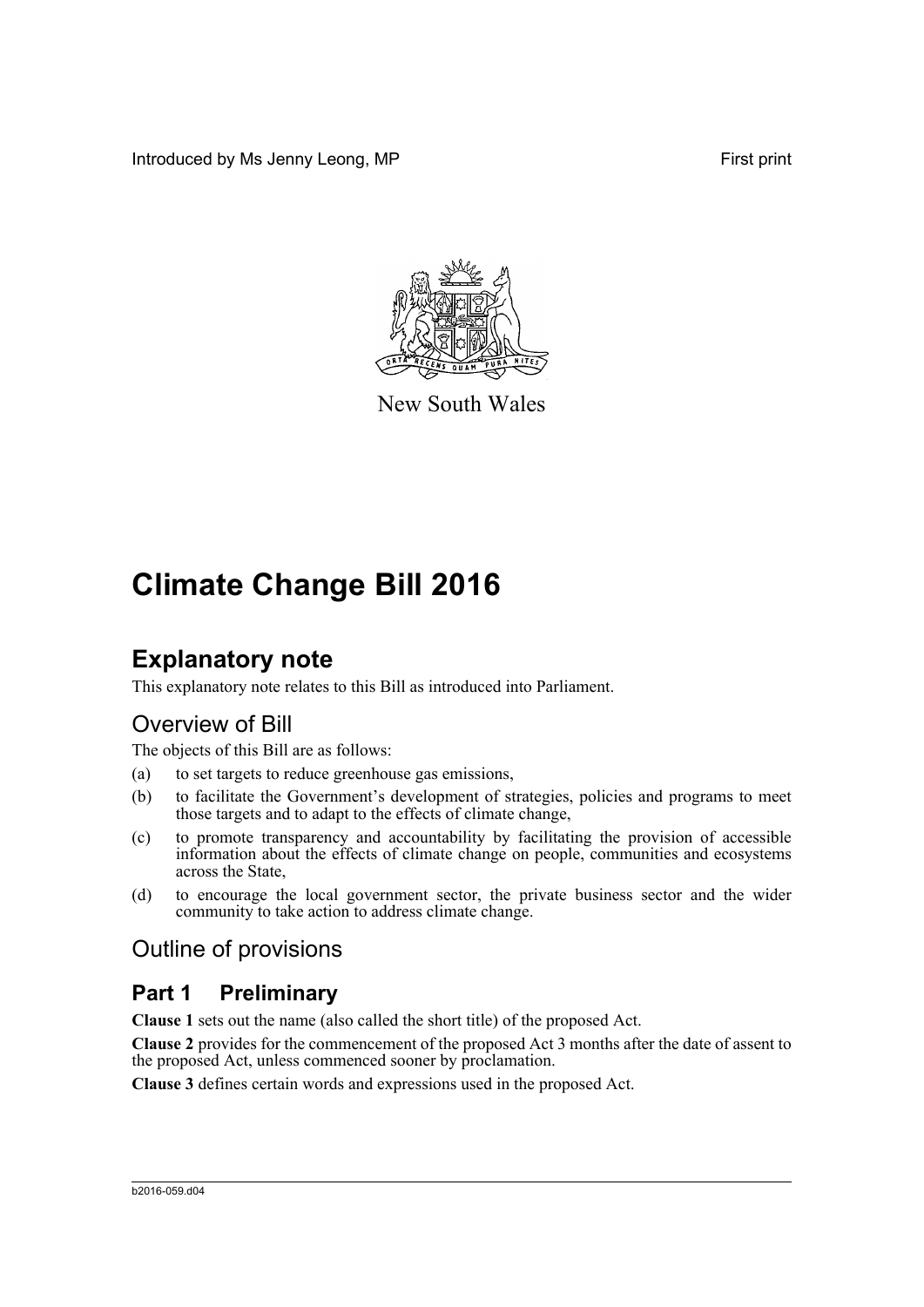## **Part 2 Objects and principles**

**Clause 4** specifies the objects of the proposed Act.

**Clause 5** sets out the guiding principles relating to climate change for the purposes of the proposed Act.

**Clause 6** provides that State legislation is to be interpreted in accordance with the guiding principles under the proposed Act.

# **Part 3 Targets**

**Clause 7** sets out the greenhouse gas emissions target for the State (the *NSW target*).

**Clause 8** sets out the interim greenhouse gas emissions targets for the State (the *interim targets*).

## **Part 4 Functions of Minister**

**Clause 9** specifies the functions of the Minister under the proposed Act, which include developing strategies, policies and programs to ensure that the State meets the NSW target and the interim targets.

**Clause 10** requires the Minister to prepare a Greenhouse Gas Emissions Plan every 4 years, which is to include a carbon budget that sets the maximum annual amount of net greenhouse gas emissions for the State during the relevant period.

**Clause 11** requires the Minister to prepare a Climate Change Adaptation Plan every 4 years, which is to include a summary of the Government's policies and programs to manage the effects of climate change in the State.

**Clause 12** enables the Minister to issue guidelines to public authorities.

**Clause 13** requires the Minister to ensure that no more than 20% of the reduction in greenhouse gas emissions required to meet any annual carbon budget is achieved through tradeable greenhouse gas emissions schemes.

**Clause 14** provides for the method for the measurement and reporting of greenhouse gas emissions.

**Clause 15** requires the Minister to prepare an annual Climate Change Progress Report.

## **Part 5 Functions of public authorities**

**Clause 16** requires a public authority to prepare a Climate Change Action Plan every 4 years, which is to include an analysis of the public authority's strategies to contribute to the implementation of the Greenhouse Gas Emissions Plan and the Climate Change Adaptation Plan.

**Clause 17** requires the public authority to report annually to the Minister on the implementation of its Climate Change Action Plan.

**Clause 18** imposes a duty on the public authority to ensure that in exercising its functions it does not decrease the State's ability to meet its targets in reducing greenhouse gas emissions or to adapt to the impacts of climate change.

## **Part 6 NSW Climate Change Commission**

**Clause 19** establishes the NSW Climate Change Commission.

**Clause 20** provides for the membership of the Commission.

**Clause 21** specifies the functions of the Commission under the proposed Act, which include advising the Minister on matters relating to climate change and making recommendations regarding the State's progress in addressing climate change.

**Clause 22** enables the Commission to periodically prepare a report relating to climate change.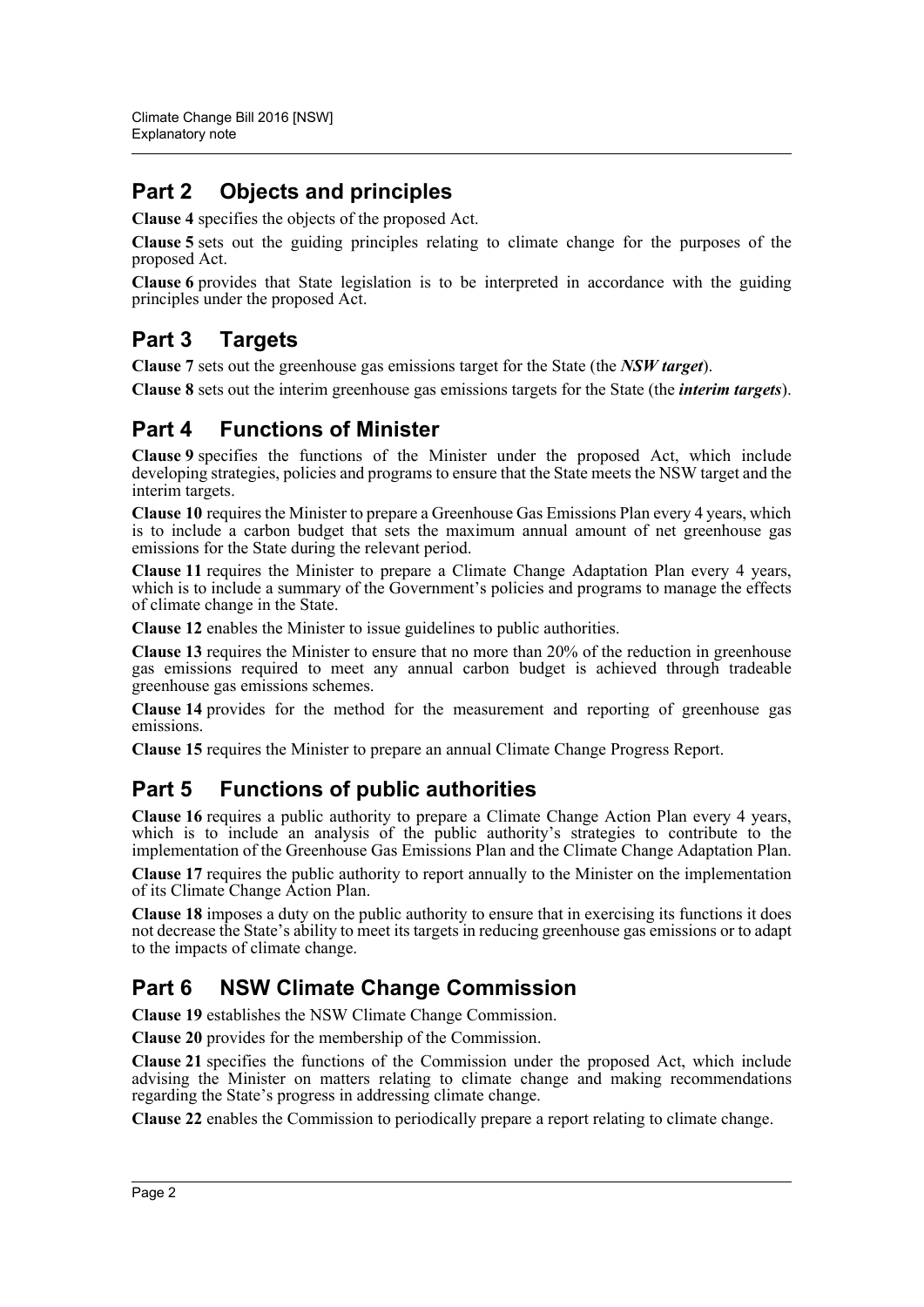**Clause 23** requires the Commission to prepare an annual report, which is to include any advice given or recommendations made to the Minister.

## **Part 7 Miscellaneous**

**Clause 24** provides that the proposed Act binds the Crown.

**Clause 25** provides protection from personal liability for the Minister, a member of the Commission and certain others in relation to any matter or thing done or omitted in good faith for the purposes of executing the proposed Act.

**Clause 26** provides for remedies or restraints of breaches of the proposed Act.

**Clause 27** enables the Governor to make regulations for the purpose of the proposed Act.

**Clause 28** provides for the review of the proposed Act in 6 years, and at 8-year intervals for subsequent reviews.

### **Schedule 1 Provisions relating to membership and procedure of NSW Climate Change Commission**

**Schedule 1** contains provisions relating to the membership and procedure of the NSW Climate Change Commission, including the appointment of a Chair and Deputy Chair, terms of office, remuneration, vacancy of office and procedural matters.

## **Schedule 2 Savings, transitional and other provisions**

**Schedule 2** provides for savings, transitional and other provisions to be made consequent on the enactment of the proposed Act.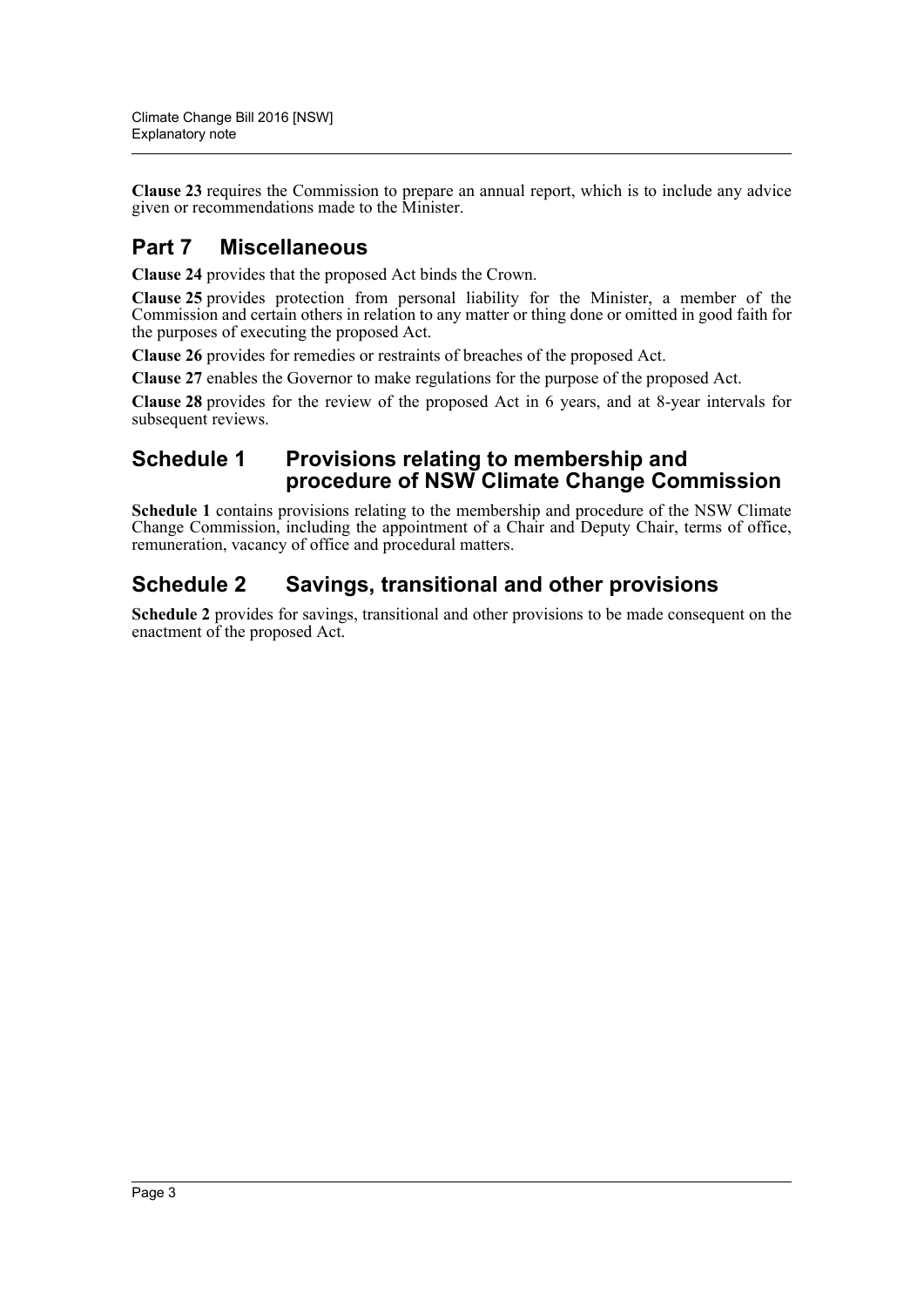Introduced by Ms Jenny Leong, MP First print



New South Wales

# **Climate Change Bill 2016**

# **Contents**

|        |                                 |                                                                                                                                                                                                                                       | Page                                  |
|--------|---------------------------------|---------------------------------------------------------------------------------------------------------------------------------------------------------------------------------------------------------------------------------------|---------------------------------------|
| Part 1 |                                 | <b>Preliminary</b>                                                                                                                                                                                                                    |                                       |
|        | 1<br>2<br>3                     | Name of Act<br>Commencement<br>Definitions                                                                                                                                                                                            | 2<br>$\overline{c}$<br>$\overline{2}$ |
| Part 2 |                                 | <b>Objects and principles</b>                                                                                                                                                                                                         |                                       |
|        | 4<br>5<br>6                     | Objects of this Act<br>Guiding principles<br>Interpretation of State legislation                                                                                                                                                      | 3<br>3<br>3                           |
| Part 3 |                                 |                                                                                                                                                                                                                                       |                                       |
|        | 7<br>8                          | NSW greenhouse gas emissions target<br>Interim greenhouse gas emissions targets                                                                                                                                                       | 5<br>5                                |
| Part 4 |                                 | <b>Functions of Minister</b>                                                                                                                                                                                                          |                                       |
|        | 9<br>10<br>11<br>12<br>13<br>14 | <b>General functions of Minister</b><br>Greenhouse Gas Emissions Plan<br>Climate Change Adaptation Plan<br>Guidelines issued by Minister<br>Greenhouse gas emissions offsets<br>Measurement and reporting of greenhouse gas emissions | 6<br>6<br>7<br>8<br>8<br>8            |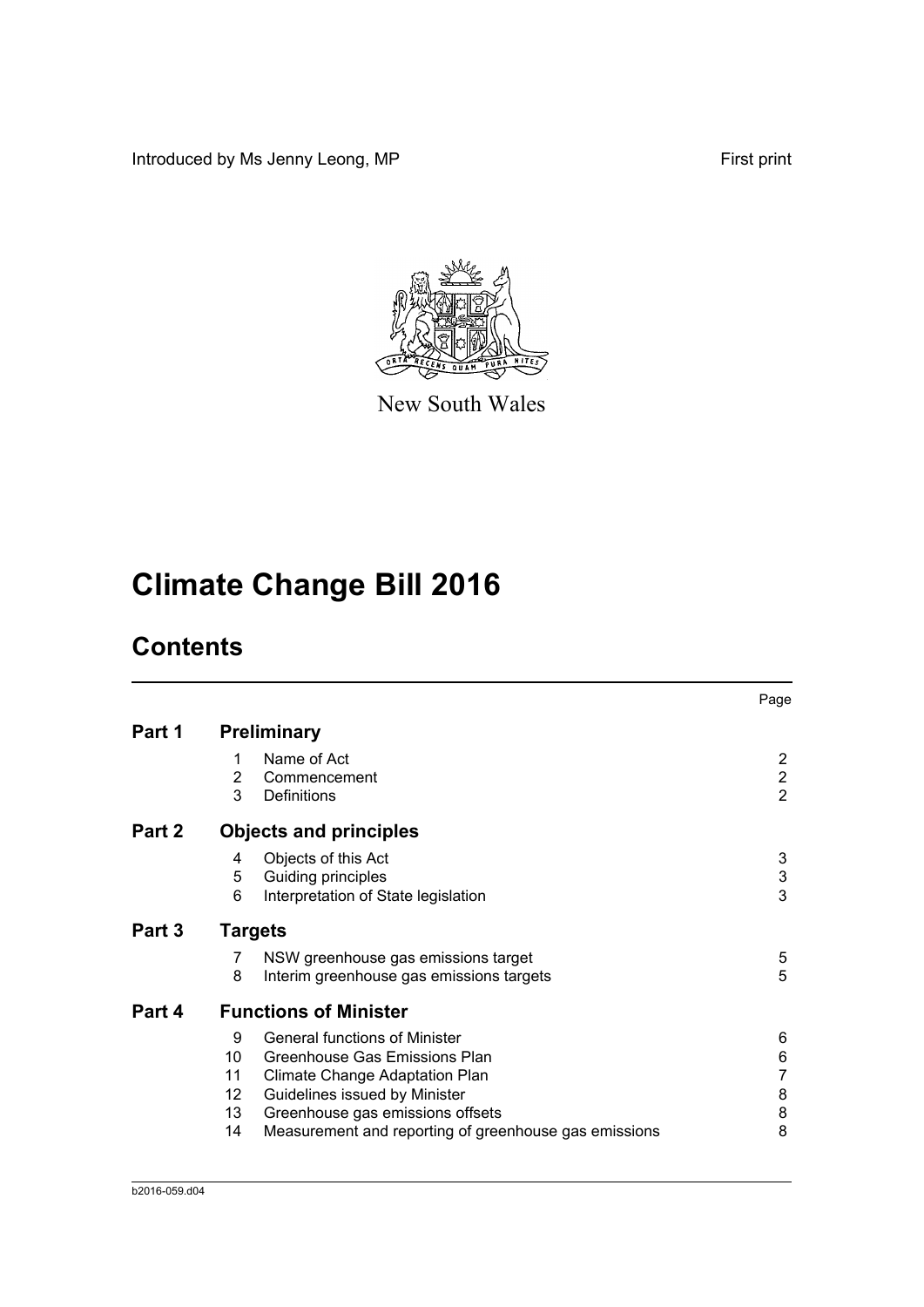|                   |    |                                                                                            | Page              |
|-------------------|----|--------------------------------------------------------------------------------------------|-------------------|
|                   | 15 | Annual report by Minister                                                                  | 8                 |
| Part 5            |    | <b>Functions of public authorities</b>                                                     |                   |
|                   | 16 | Climate Change Action Plan                                                                 | 10                |
|                   | 17 | Report on implementation of plans                                                          | 10                |
|                   | 18 | General requirements                                                                       | 10                |
| Part 6            |    | <b>NSW Climate Change Commission</b>                                                       |                   |
|                   | 19 | <b>NSW Climate Change Commission</b>                                                       | 11                |
|                   | 20 | Membership of NSW Climate Change Commission                                                | 11                |
|                   | 21 | Functions of NSW Climate Change Commission                                                 | 11                |
|                   | 22 | Climate change report by Commission                                                        | 11                |
|                   | 23 | Annual report by Commission                                                                | $12 \overline{ }$ |
| Part 7            |    | <b>Miscellaneous</b>                                                                       |                   |
|                   | 24 | Act to bind Crown                                                                          | 13                |
|                   | 25 | Protection from liability                                                                  | 13                |
|                   | 26 | Remedy or restraint of breaches of this Act                                                | 13                |
|                   | 27 | Regulations                                                                                | 13                |
|                   | 28 | Reviews of Act                                                                             | 13                |
| <b>Schedule 1</b> |    | Provisions relating to membership and procedure of NSW Climate<br><b>Change Commission</b> | 15                |
| <b>Schedule 2</b> |    | Savings, transitional and other provisions                                                 | 18                |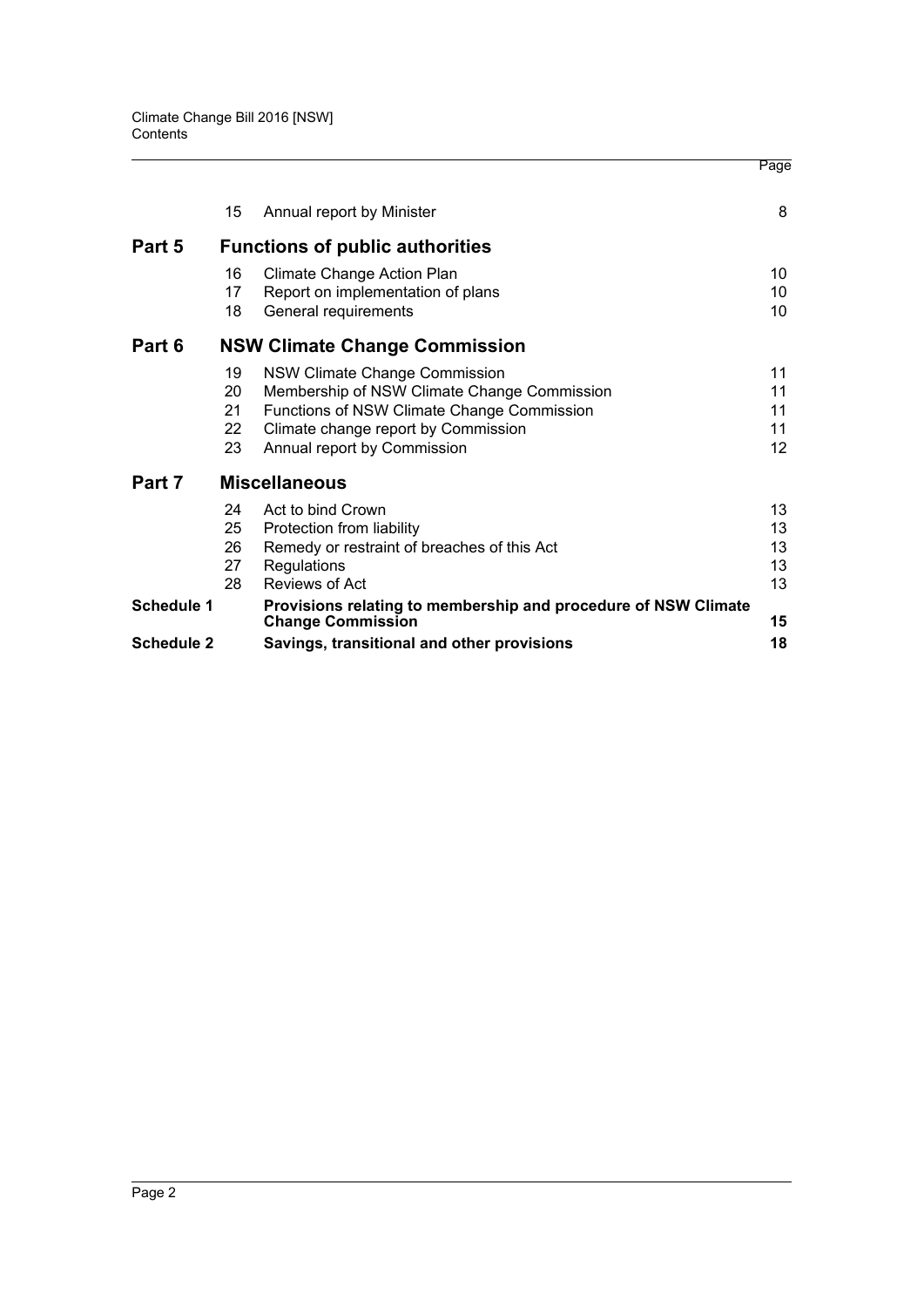

New South Wales

# **Climate Change Bill 2016**

No , 2016

### **A Bill for**

An Act to provide a framework for action on climate change mitigation and adaptation in the State; to set targets for the reduction of greenhouse gas emissions; and to provide for monitoring and reporting of the impacts of climate change on people, communities and ecosystems in the State.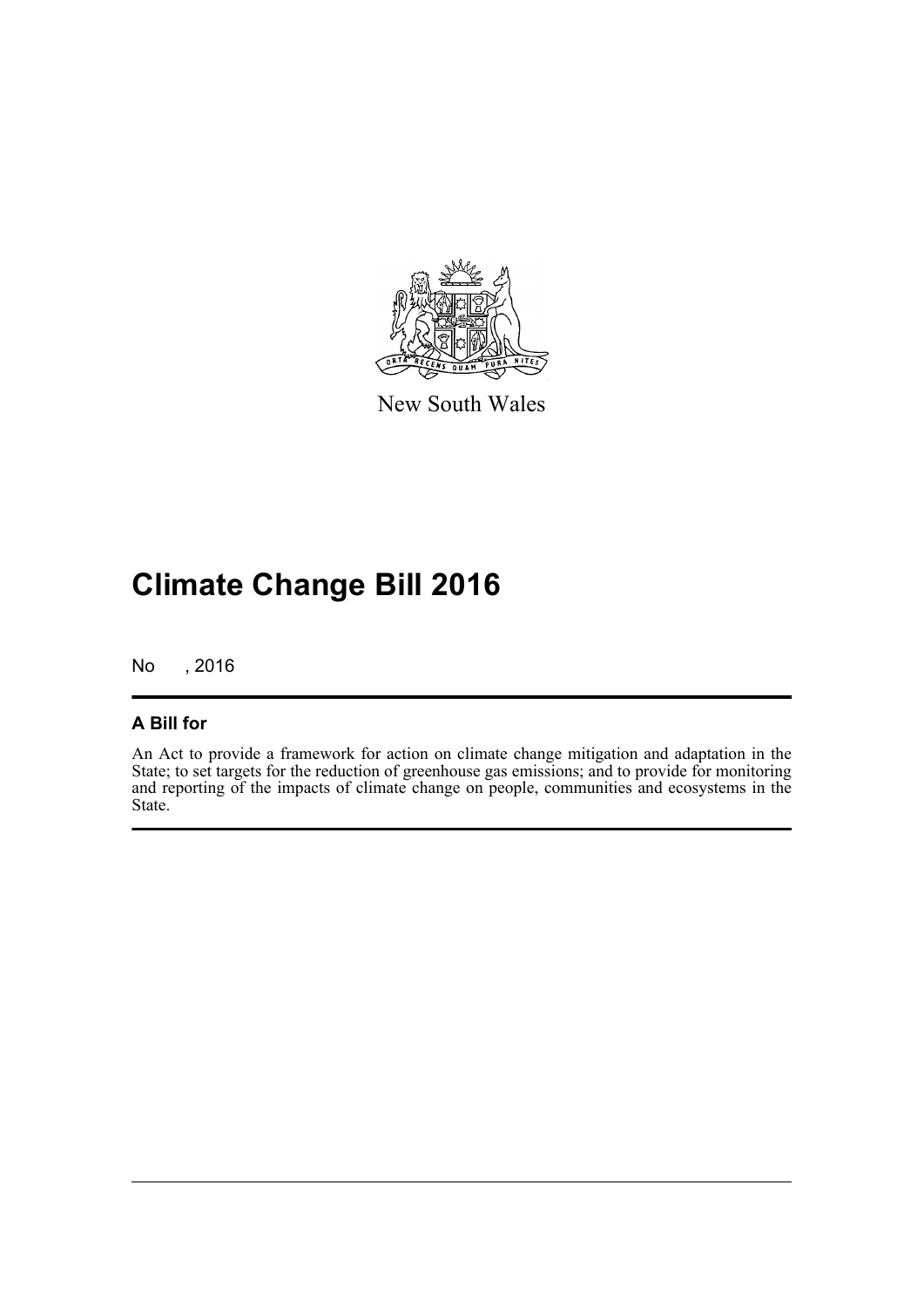<span id="page-6-3"></span><span id="page-6-2"></span><span id="page-6-1"></span><span id="page-6-0"></span>

|        | The Legislature of New South Wales enacts:                                                                                                                                                                                                                | $\mathbf{1}$   |
|--------|-----------------------------------------------------------------------------------------------------------------------------------------------------------------------------------------------------------------------------------------------------------|----------------|
| Part 1 | <b>Preliminary</b>                                                                                                                                                                                                                                        | 2              |
| 1      | <b>Name of Act</b>                                                                                                                                                                                                                                        | 3              |
|        | This Act is the <i>Climate Change Act 2016</i> .                                                                                                                                                                                                          | 4              |
| 2      | <b>Commencement</b>                                                                                                                                                                                                                                       | $\overline{5}$ |
|        | This Act commences 3 months after the date of assent to this Act, unless commenced<br>sooner by proclamation.                                                                                                                                             | 6<br>7         |
| 3      | <b>Definitions</b>                                                                                                                                                                                                                                        | 8              |
|        | In this Act:                                                                                                                                                                                                                                              | 9              |
|        | <i>annual carbon budget</i> —see section $10(2)(a)$ .                                                                                                                                                                                                     | 10             |
|        | <i>climate change</i> means a change of climate over an extended period, typically<br>decades or longer, which is caused by human activity or natural climate variability.                                                                                | 11<br>12       |
|        | <b>Climate Change Action Plan—see section 16.</b>                                                                                                                                                                                                         | 13             |
|        | <b>Climate Change Adaptation Plan—see section 11.</b>                                                                                                                                                                                                     | 14             |
|        | <b>Commission</b> means the NSW Climate Change Commission established by this Act.                                                                                                                                                                        | 15             |
|        | <i>function</i> includes a power, authority or duty, and <i>exercise</i> a function includes<br>perform a duty.                                                                                                                                           | 16<br>17       |
|        | <i>greenhouse gas emissions</i> means emissions of carbon dioxide, methane, nitrous<br>oxide, sulphur hexafluoride, a hydrofluorocarbon gas, a perfluorocarbon gas or any<br>other gas prescribed by the regulations for the purposes of this definition. | 18<br>19<br>20 |
|        | Greenhouse Gas Emissions Plan—see section 10.                                                                                                                                                                                                             | 21             |
|        | <i>guiding principles</i> —see section 5.                                                                                                                                                                                                                 | 22             |
|        | <i>interim targets</i> —see section $8(1)$ .                                                                                                                                                                                                              | 23             |
|        | net greenhouse gas emissions means any amount of greenhouse gas emissions<br>reduced by:                                                                                                                                                                  | 24<br>25       |
|        | any greenhouse gas emissions removed from the atmosphere by carbon<br>(a)<br>sequestration activities, or                                                                                                                                                 | 26<br>27       |
|        | any tradeable greenhouse gas emissions scheme.<br>(b)                                                                                                                                                                                                     | 28             |
|        | $NSW$ target—see section 7 (1).                                                                                                                                                                                                                           | 29             |
|        | <i>public authority</i> means any of the following:                                                                                                                                                                                                       | 30             |
|        | a NSW government agency,<br>(a)                                                                                                                                                                                                                           | 31             |
|        | (b)<br>a Public Service agency,                                                                                                                                                                                                                           | 32             |
|        | a local council,<br>(c)                                                                                                                                                                                                                                   | 33             |
|        | (d)<br>a person or body that is declared by the Minister, on application by the person<br>or body, to be a public authority for the purposes of this Act,                                                                                                 | 34<br>35       |
|        | any other person or body prescribed by the regulations to be a public authority<br>(e)<br>for the purposes of this Act.                                                                                                                                   | 36<br>37       |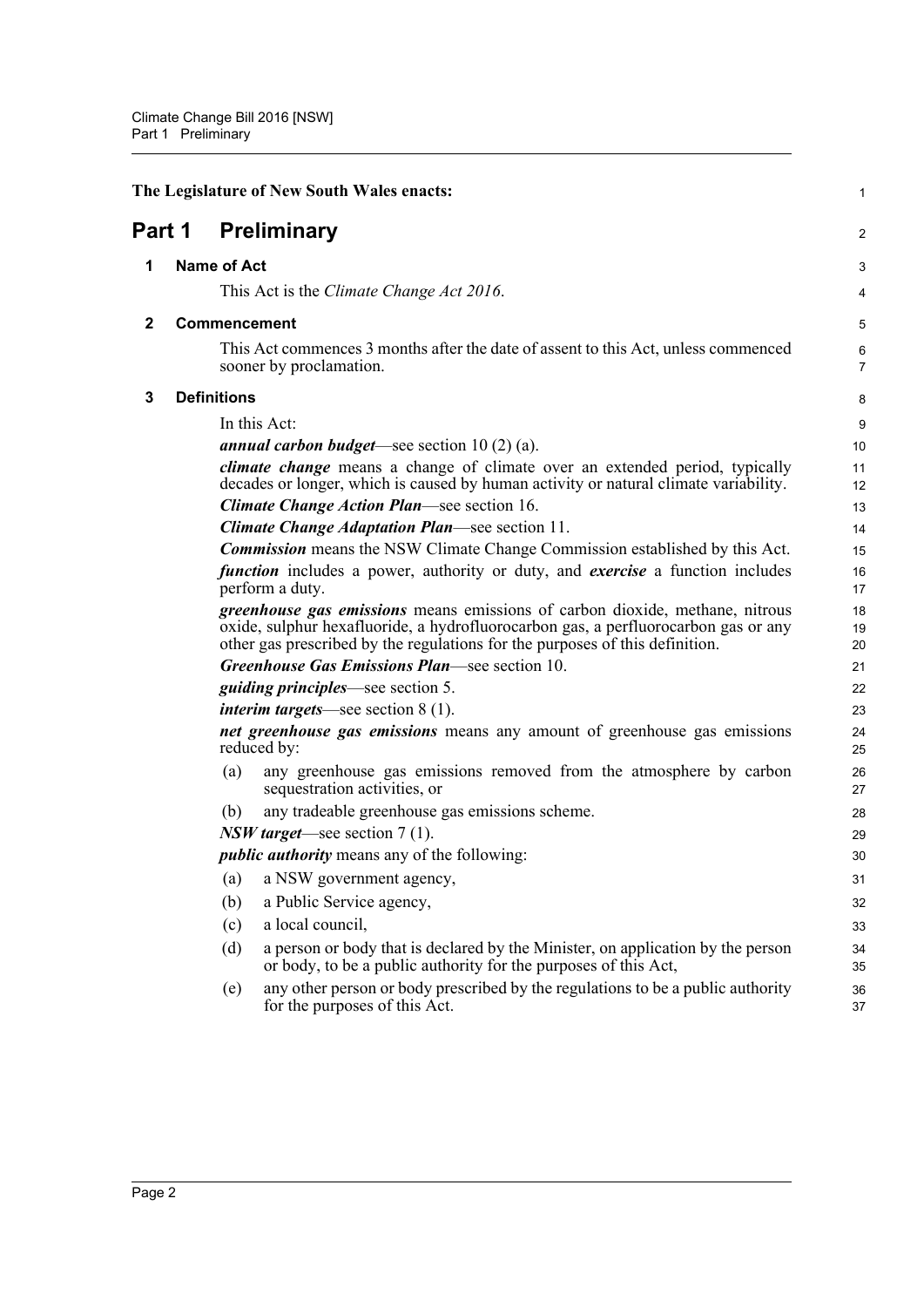## <span id="page-7-1"></span><span id="page-7-0"></span>**Part 2 Objects and principles**

#### **4 Objects of this Act**

The objects of this Act are as follows:

- (a) to set targets to reduce greenhouse gas emissions,
- (b) to facilitate the Government's development of strategies, policies and programs to meet those targets and to adapt to the effects of climate change,

1

- (c) to promote transparency and accountability by facilitating the provision of accessible information about the effects of climate change on people, communities and ecosystems across the State,
- (d) to encourage the local government sector, the private business sector and the wider community to take action to address climate change.

#### <span id="page-7-2"></span>**5 Guiding principles**

- (1) For the purposes of this Act, the *guiding principles* relating to climate change are the principles set out in this section.
- (2) Climate change is a serious threat to the social, economic and environmental well-being of the State.
- (3) There is strong scientific evidence indicating that:
	- (a) climate change caused by human activity and greenhouse gas emissions has a significant effect on people, communities and ecosystems, and
	- (b) continued greenhouse gas emissions will increase climate change and the threat of serious or irreversible damage on people, communities and ecosystems, and
	- (c) reduction of greenhouse gas emissions and adaptation to the effects of climate change are complementary strategies in addressing climate change.
- (4) There is a global objective, reflected in treaties and other international agreements, to reduce greenhouse gas emissions in order to reduce the increase in average global temperatures and the risk of serious or irreversible damage on people, communities and ecosystems.
- (5) Climate change is a global concern that requires a response from all levels of government, the private business sector and the wider community.
- (6) The Government of the day must take urgent action and develop strategies, policies and programs to address climate change.
- (7) In developing strategies, policies and programs under this Act to address climate change, a person or body must have regard to the need to maintain ecologically sustainable development (as defined in section 6 (2) of the *Protection of the Environment Administration Act 1991*), including the precautionary principle and the principle of inter-generational equity.

#### <span id="page-7-3"></span>**6 Interpretation of State legislation**

- (1) State legislation is to be interpreted in accordance with the guiding principles.
- (2) A person who is a party to proceedings before a court or tribunal may apply to the court or tribunal to have the proceedings transferred to the Supreme Court to determine any question of law arising under this section.
- (3) The court or tribunal may transfer the proceedings to the Supreme Court if the court or tribunal considers it appropriate to do so.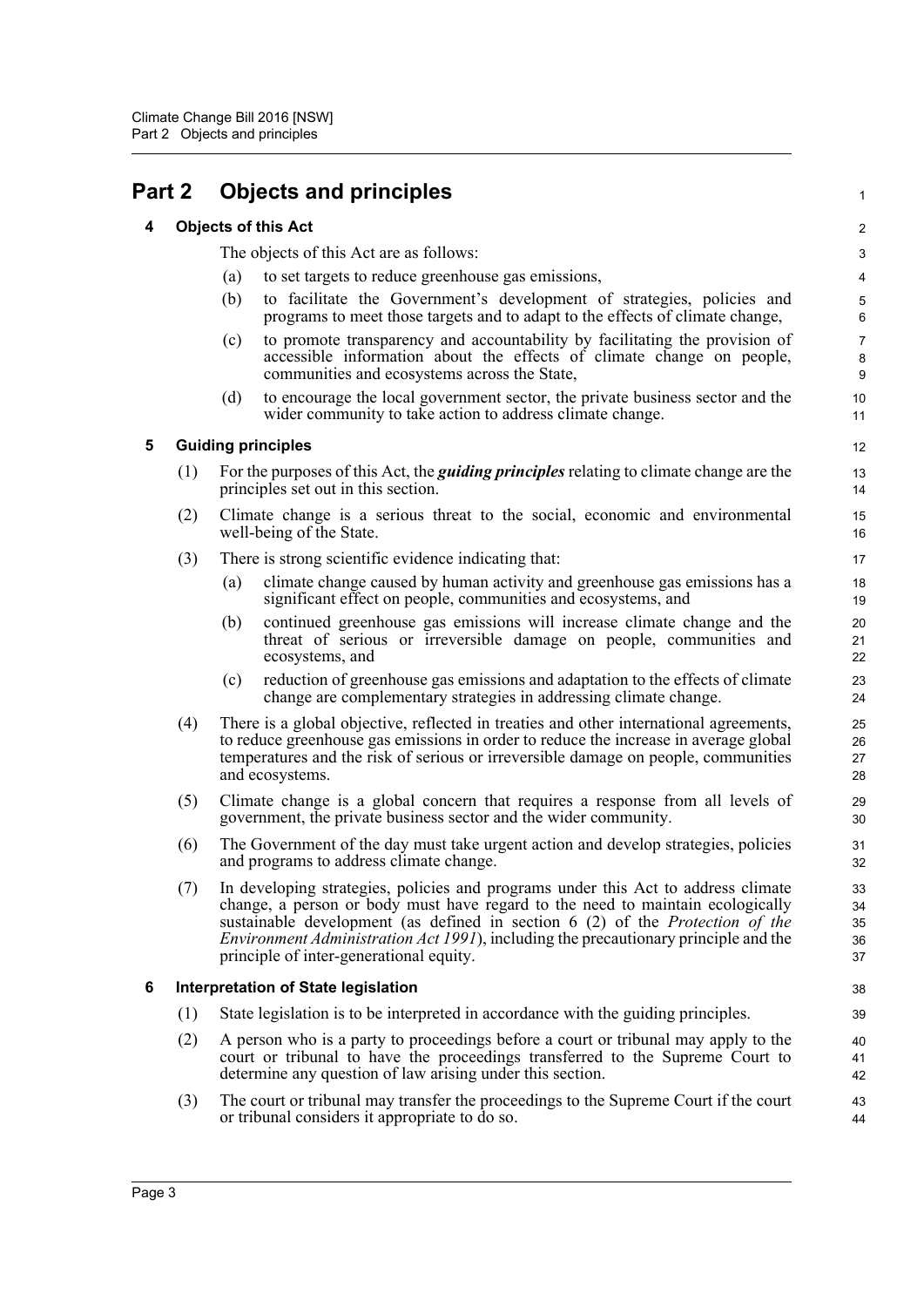(4) The Supreme Court has jurisdiction to hear and determine any question of law in proceedings transferred to it under this section.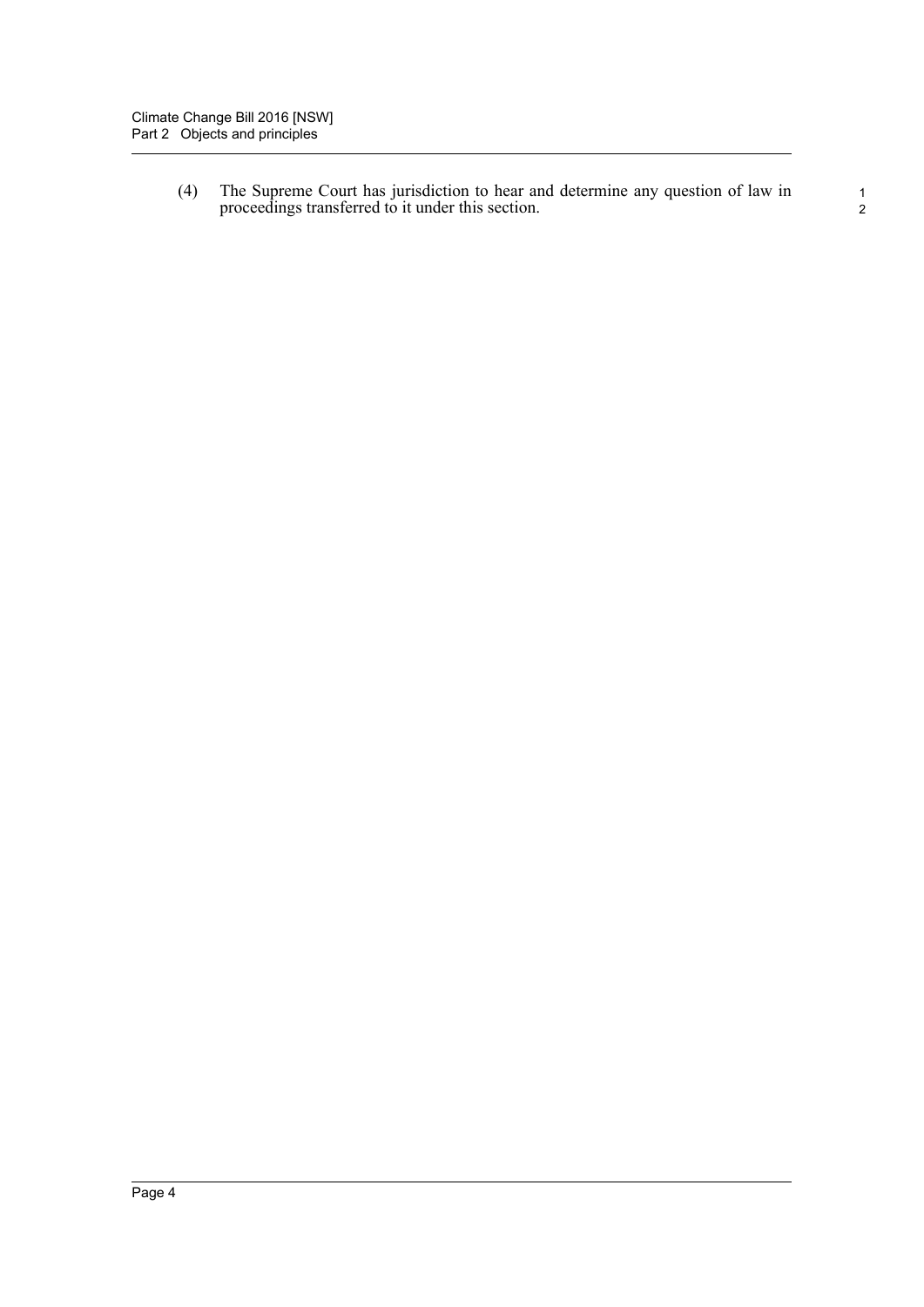<span id="page-9-2"></span><span id="page-9-1"></span><span id="page-9-0"></span>

| Part 3 |     | <b>Targets</b>                                                                                                                       | 1                   |  |  |  |  |
|--------|-----|--------------------------------------------------------------------------------------------------------------------------------------|---------------------|--|--|--|--|
|        |     | NSW greenhouse gas emissions target                                                                                                  | $\overline{2}$      |  |  |  |  |
|        | (1) | The NSW target is to reduce greenhouse gas emissions to achieve zero net<br>greenhouse gas emissions by 30 June 2040.                | 3<br>$\overline{4}$ |  |  |  |  |
|        | (2) | The Premier is to ensure that the NSW target is met.                                                                                 | 5                   |  |  |  |  |
| 8      |     | Interim greenhouse gas emissions targets                                                                                             |                     |  |  |  |  |
|        | (1) | The interim targets are to reduce greenhouse gas emissions to:                                                                       | 7                   |  |  |  |  |
|        |     | 25% less than 2000 emissions by 30 June 2020, and<br>(a)                                                                             | 8                   |  |  |  |  |
|        |     | between 40% and 50% less than 2000 emissions by 30 June 2025, and<br>(b)                                                             | 9                   |  |  |  |  |
|        |     | between 60% and 80% less than 2000 emissions by 30 June 2030.<br>(c)                                                                 | 10                  |  |  |  |  |
|        | (2) | The Premier is to ensure that the interim targets are met.                                                                           | 11                  |  |  |  |  |
|        | (3) | In this section, $2000$ emissions means the amount of net greenhouse gas emissions<br>for the financial year ending on 30 June 2000. | 12<br>13            |  |  |  |  |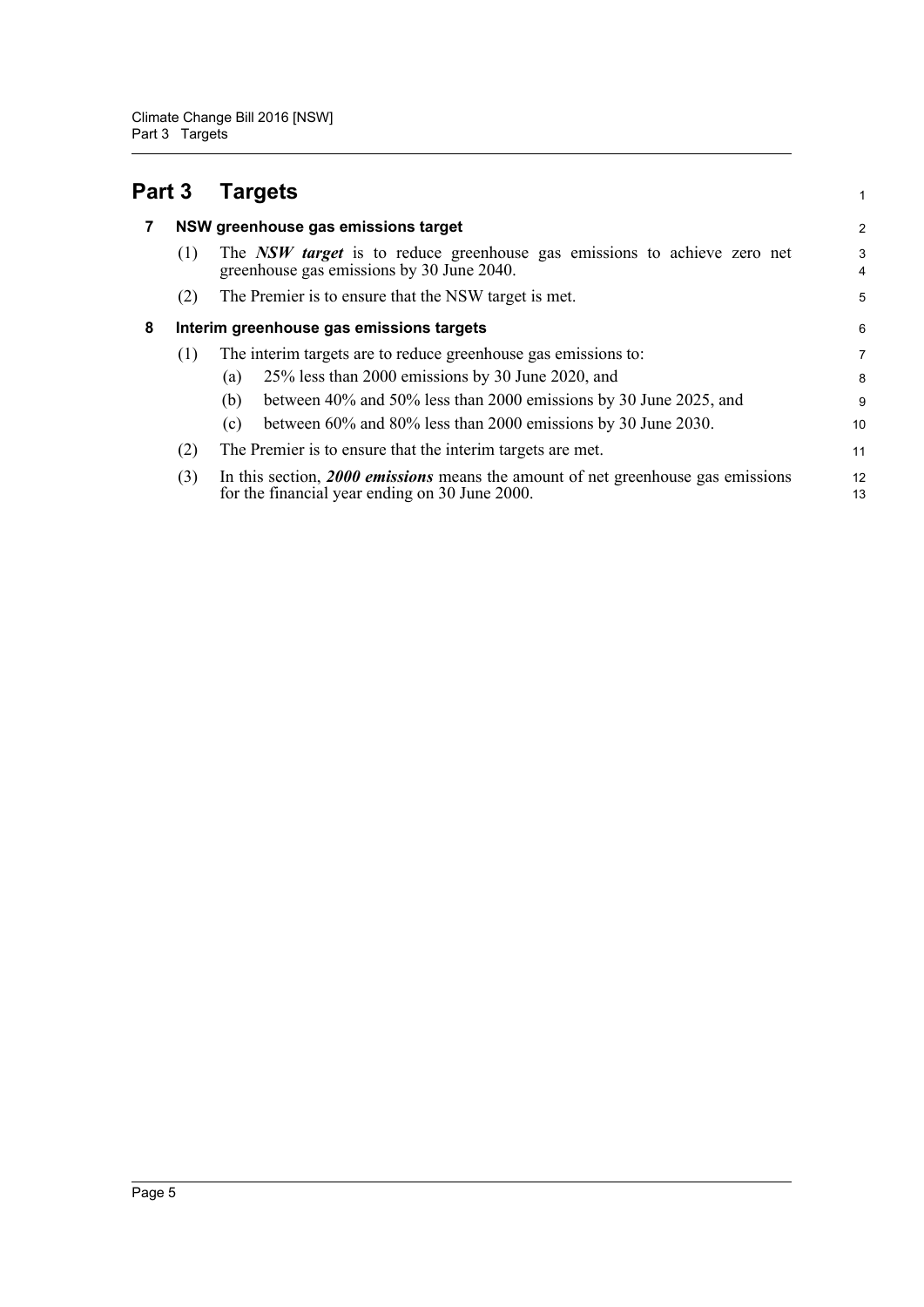# <span id="page-10-1"></span><span id="page-10-0"></span>**Part 4 Functions of Minister**

#### **9 General functions of Minister**

- (1) The Minister has the following functions under this Act:
	- (a) to develop strategies, policies and programs to ensure that the State meets the NSW target and the interim targets,

1

- (b) to regularly review issues relating to climate change and develop strategies, policies and programs to address those issues,
- (c) to consider and recommend amendments to any State laws or Government policies and programs that the Minister reasonably believes are necessary to achieve the objects of this Act,
- (d) to consult the local government sector, the private business sector and the wider community about issues relating to climate change, and to promote action by those sectors to reduce their greenhouse gas emissions and adapt to the effects of climate change,
- (e) to promote the State's involvement in regional, national and international approaches to addressing climate change,
- (f) to promote research and development that aims to help the State reduce greenhouse gas emissions and adapt to the effects of climate change,
- (g) to provide information to the public about issues relating to climate change, including (but not limited to) its effects and how to reduce greenhouse gas emissions and adapt to the effects of climate change,
- (h) any other function conferred on the Minister by this Act.
- (2) In exercising the Minister's functions, the Minister is to have regard to:
	- (a) the guiding principles, and
	- (b) any advice provided to the Minister by the Commission.

#### <span id="page-10-2"></span>**10 Greenhouse Gas Emissions Plan**

- (1) The Minister is to prepare a Greenhouse Gas Emissions Plan by 30 June 2017 and prepare a new plan by 30 June in every fourth year after that date.
- (2) The Greenhouse Gas Emissions Plan is to be prepared for the purpose of the State meeting the NSW target and the interim targets, and is to include the following:
	- (a) a carbon budget that sets the maximum annual amount of net greenhouse gas emissions for the State (the *annual carbon budget*) during the 4-year period commencing on 1 July of the year after the year in which the plan is made,
	- (b) an analysis of the Government's strategies to meet the annual carbon budget,
	- (c) a summary of the Government's policies and programs to enable the annual carbon budget to be met.
- (3) In preparing the Greenhouse Gas Emissions Plan, the Minister is to:
	- (a) consult with the local government sector, the private business sector and the wider community, and
	- (b) obtain and have regard to the advice of the Commission.
- (4) The Minister is to cause each Greenhouse Gas Emissions Plan to be tabled in each House of Parliament.
- (5) The Minister is to make the Greenhouse Gas Emissions Plan publicly available in such other manner as the Minister considers appropriate.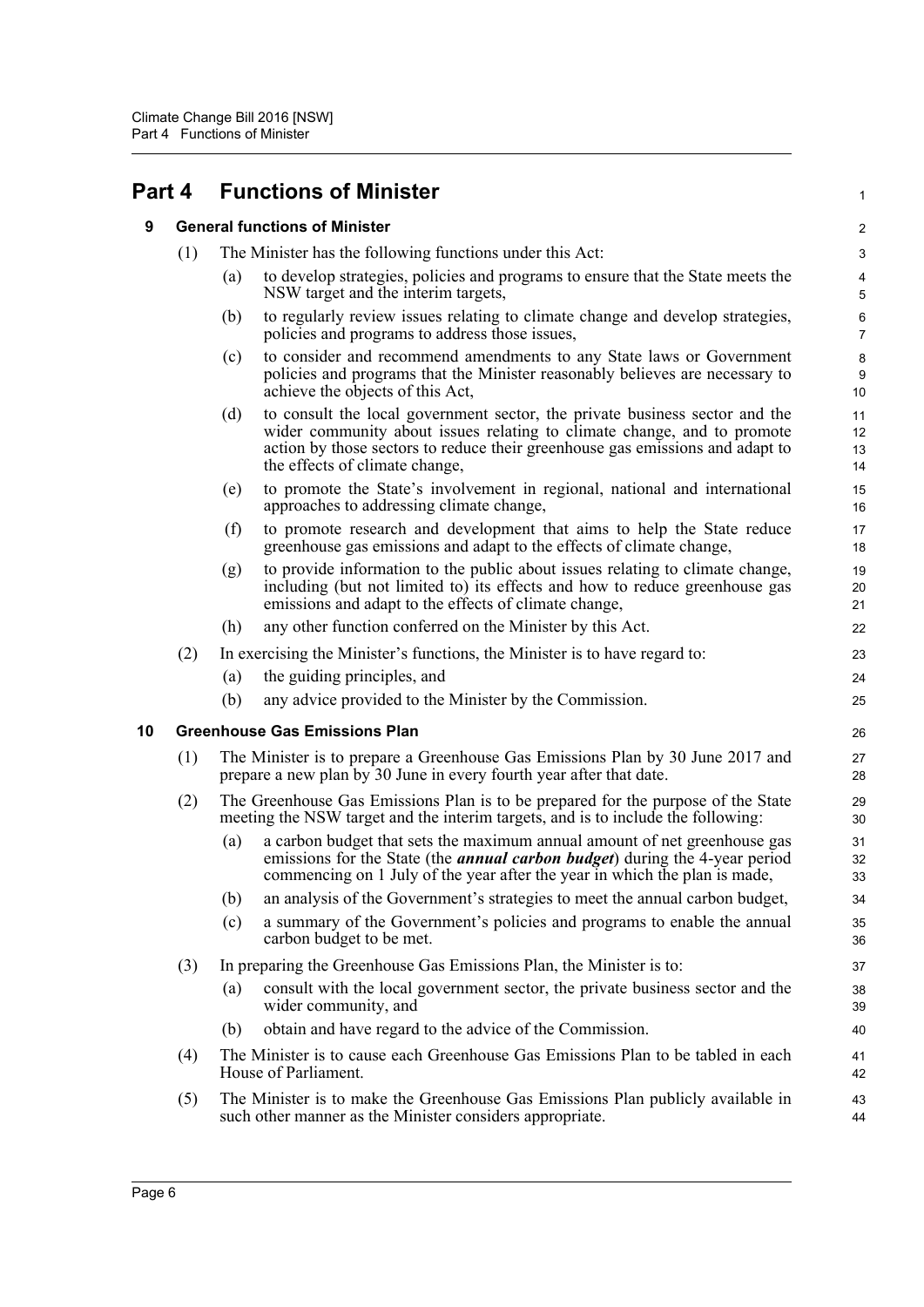<span id="page-11-0"></span>

| 11 |     |                                                                                                                                                        | <b>Climate Change Adaptation Plan</b>                                                                                                                                                                                                                                                                | $\mathbf{1}$         |  |  |  |  |  |
|----|-----|--------------------------------------------------------------------------------------------------------------------------------------------------------|------------------------------------------------------------------------------------------------------------------------------------------------------------------------------------------------------------------------------------------------------------------------------------------------------|----------------------|--|--|--|--|--|
|    | (1) | The Minister is to prepare a Climate Change Adaptation Plan by 30 June 2018 and<br>prepare a new plan by 30 June in every fourth year after that date. |                                                                                                                                                                                                                                                                                                      |                      |  |  |  |  |  |
|    | (2) | The Climate Change Adaptation Plan is to include the following:                                                                                        |                                                                                                                                                                                                                                                                                                      |                      |  |  |  |  |  |
|    |     | (a)                                                                                                                                                    | an assessment of the evidence regarding the effects of climate change in the<br>State, including issues relating to specific areas of vulnerability,                                                                                                                                                 | 5<br>6               |  |  |  |  |  |
|    |     | (b)                                                                                                                                                    | an analysis of the Government's strategies to manage the effects of climate<br>change in the State,                                                                                                                                                                                                  | $\overline{7}$<br>8  |  |  |  |  |  |
|    |     | (c)                                                                                                                                                    | a summary of the Government's policies and programs to manage the effects<br>of climate change in the State and to prepare the community for emergencies<br>related to climate change.                                                                                                               | 9<br>10<br>11        |  |  |  |  |  |
|    | (3) |                                                                                                                                                        | In preparing the Climate Change Adaptation Plan, the Minister is to have regard to<br>available evidence relating to:                                                                                                                                                                                | 12<br>13             |  |  |  |  |  |
|    |     | (a)                                                                                                                                                    | environmental indicators of the effects of climate change, including but not<br>limited to the following:                                                                                                                                                                                            | 14<br>15             |  |  |  |  |  |
|    |     |                                                                                                                                                        | temperature trends and extremes,<br>(i)                                                                                                                                                                                                                                                              | 16                   |  |  |  |  |  |
|    |     |                                                                                                                                                        | precipitation trends and extremes,<br>(ii)                                                                                                                                                                                                                                                           | 17                   |  |  |  |  |  |
|    |     |                                                                                                                                                        | the frequency and intensity of droughts, floods and extreme weather<br>(iii)<br>events,                                                                                                                                                                                                              | 18<br>19             |  |  |  |  |  |
|    |     |                                                                                                                                                        | sea level changes,<br>(iv)                                                                                                                                                                                                                                                                           | 20                   |  |  |  |  |  |
|    |     |                                                                                                                                                        | ocean acidification,<br>(v)                                                                                                                                                                                                                                                                          | 21                   |  |  |  |  |  |
|    |     |                                                                                                                                                        | carbon dioxide fertilisation, and<br>(vi)                                                                                                                                                                                                                                                            | 22                   |  |  |  |  |  |
|    |     | (b)                                                                                                                                                    | social, economic and environmental effects of climate change across the State<br>and related considerations that may be affected by climate change, including<br>but not limited to effects on the following:                                                                                        | 23<br>24<br>25       |  |  |  |  |  |
|    |     |                                                                                                                                                        | (i)<br>freshwater ecosystems and resources,                                                                                                                                                                                                                                                          | 26                   |  |  |  |  |  |
|    |     |                                                                                                                                                        | (ii)<br>terrestrial ecosystems,                                                                                                                                                                                                                                                                      | 27                   |  |  |  |  |  |
|    |     |                                                                                                                                                        | coastal systems and low-lying areas,<br>(iii)                                                                                                                                                                                                                                                        | 28                   |  |  |  |  |  |
|    |     |                                                                                                                                                        | oceans and marine ecosystems,<br>(iv)                                                                                                                                                                                                                                                                | 29                   |  |  |  |  |  |
|    |     |                                                                                                                                                        | food security and food production systems,<br>(v)                                                                                                                                                                                                                                                    | 30                   |  |  |  |  |  |
|    |     | (vii)                                                                                                                                                  | urban infrastructure and services, including (but not limited to)<br>(vi)<br>residential, commercial and industrial buildings, and transport, energy,<br>telecommunications, water supply and storm and waste water systems,<br>rural livelihoods, land use and connectivity between regional areas, | 31<br>32<br>33<br>34 |  |  |  |  |  |
|    |     | (viii)                                                                                                                                                 | key economic sectors and services, including but not limited to energy,<br>agriculture, forestry, mining, manufacturing,<br>water, transport,<br>construction, tourism, insurance, financial and health services,                                                                                    | 35<br>36<br>37       |  |  |  |  |  |
|    |     |                                                                                                                                                        | the health, safety and well-being of persons in the wider community.<br>(ix)                                                                                                                                                                                                                         | 38                   |  |  |  |  |  |
|    | (4) |                                                                                                                                                        | In preparing the Climate Change Adaptation Plan, the Minister is to:                                                                                                                                                                                                                                 | 39                   |  |  |  |  |  |
|    |     | consult with the local government sector, the private business sector and the<br>(a)<br>wider community, and                                           |                                                                                                                                                                                                                                                                                                      |                      |  |  |  |  |  |
|    |     | (b)                                                                                                                                                    | obtain and have regard to the advice of the Commission.                                                                                                                                                                                                                                              | 42                   |  |  |  |  |  |
|    | (5) |                                                                                                                                                        | The Minister is to cause each Climate Change Adaptation Plan to be tabled in each<br>House of Parliament.                                                                                                                                                                                            | 43<br>44             |  |  |  |  |  |
|    | (6) |                                                                                                                                                        | The Minister is to make the Climate Change Adaptation Plan publicly available in<br>such other manner as the Minister considers appropriate.                                                                                                                                                         | 45<br>46             |  |  |  |  |  |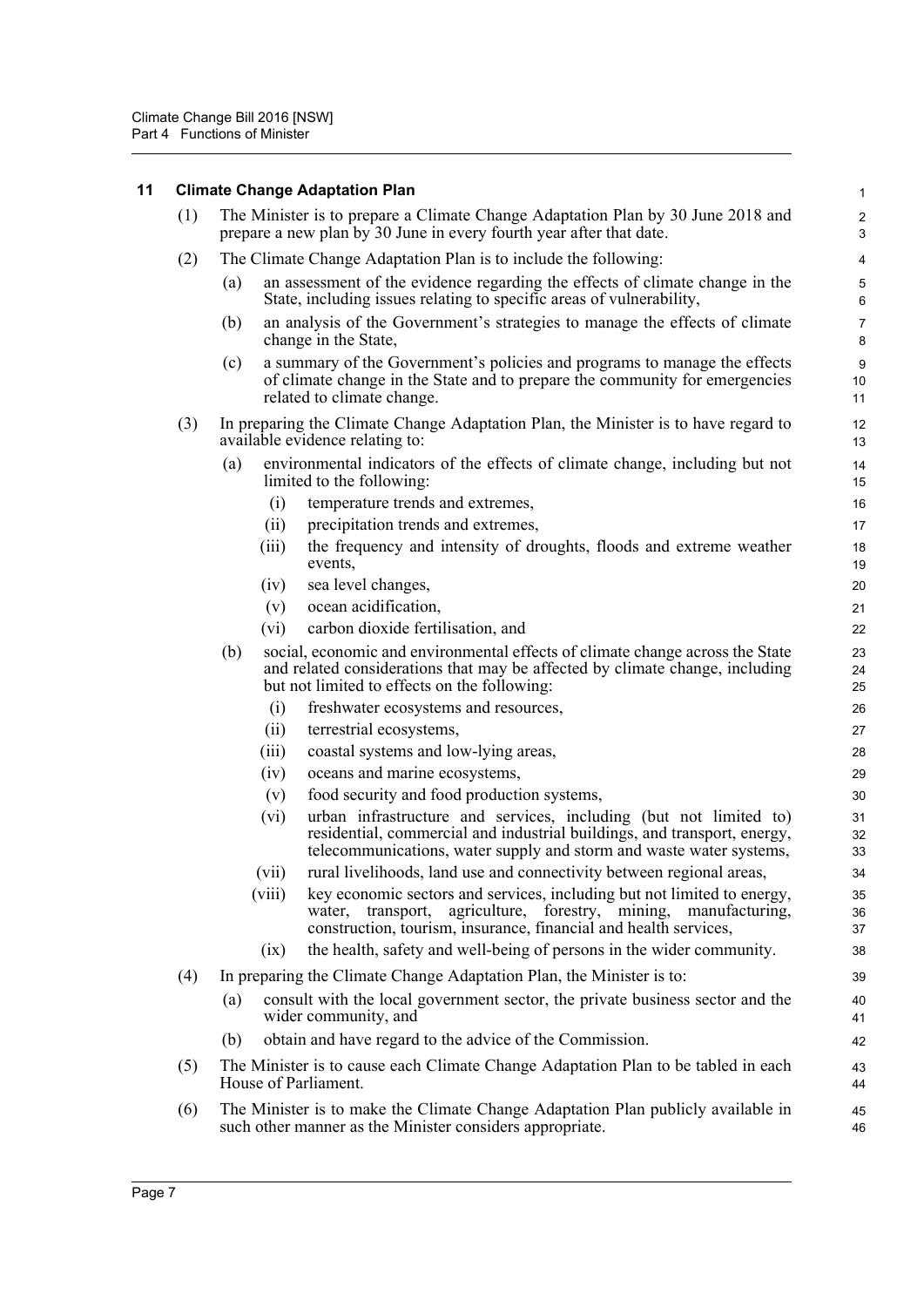#### <span id="page-12-0"></span>**12 Guidelines issued by Minister**

(1) The Minister may from time to time issue guidelines to public authorities for the purposes of section 18.

- (2) Before issuing guidelines under this section, the Minister is to obtain and have regard to the advice of the Commission.
- (3) The Minister must publish the guidelines in the Government Gazette and must ensure that the guidelines are made available on a public website.
- (4) The regulations may make provision for or with respect to the guidelines under this section.

#### <span id="page-12-1"></span>**13 Greenhouse gas emissions offsets**

- (1) The Minister is to ensure that:
	- (a) no more than 20% of the reduction in greenhouse gas emissions required to meet any annual carbon budget is achieved through tradeable greenhouse gas emissions schemes, and
	- (b) wherever possible, any reduction in greenhouse gas emissions through tradeable greenhouse gas emissions schemes is achieved within Australia.
- (2) The regulations may make provision for or with respect to certification and types of emissions offsets that may be included in the measurement of net greenhouse gas emissions.

#### <span id="page-12-2"></span>**14 Measurement and reporting of greenhouse gas emissions**

- (1) The regulations may make provision for or with respect to the method for the measurement and reporting of greenhouse gas emissions.
- (2) The Minister is to ensure, as far as practicable, that the method prescribed for the measurement and reporting of greenhouse gas emissions is consistent with best national and international practices and obligations under any treaties or other international agreements.

#### <span id="page-12-3"></span>**15 Annual report by Minister**

- (1) The Minister is to prepare, within the period of 6 months after 30 June in each year, a Climate Change Progress Report for the financial year ending 30 June in that year and cause the report to be tabled in each House of Parliament.
- (2) A report by the Minister under this section is to include the following information:
	- (a) an assessment of the greenhouse gas emissions during the most recent year for which the relevant data relating to greenhouse gas emissions is available, including the following information:
		- (i) the amount of net greenhouse gas emissions for the most recent year for which the relevant data relating to greenhouse gas emissions is available (the *annual emissions amount*) measured in accordance with the method prescribed by the regulations,
		- (ii) a comparison of the annual emissions amount with the annual emissions amounts measured in previous years,
		- (iii) a comparison of the annual emissions amount with the annual carbon budget for the year,
		- (iv) an assessment of the State's progress in meeting the NSW target and the interim targets,
		- (v) a description of the method used to measure the annual emissions amount,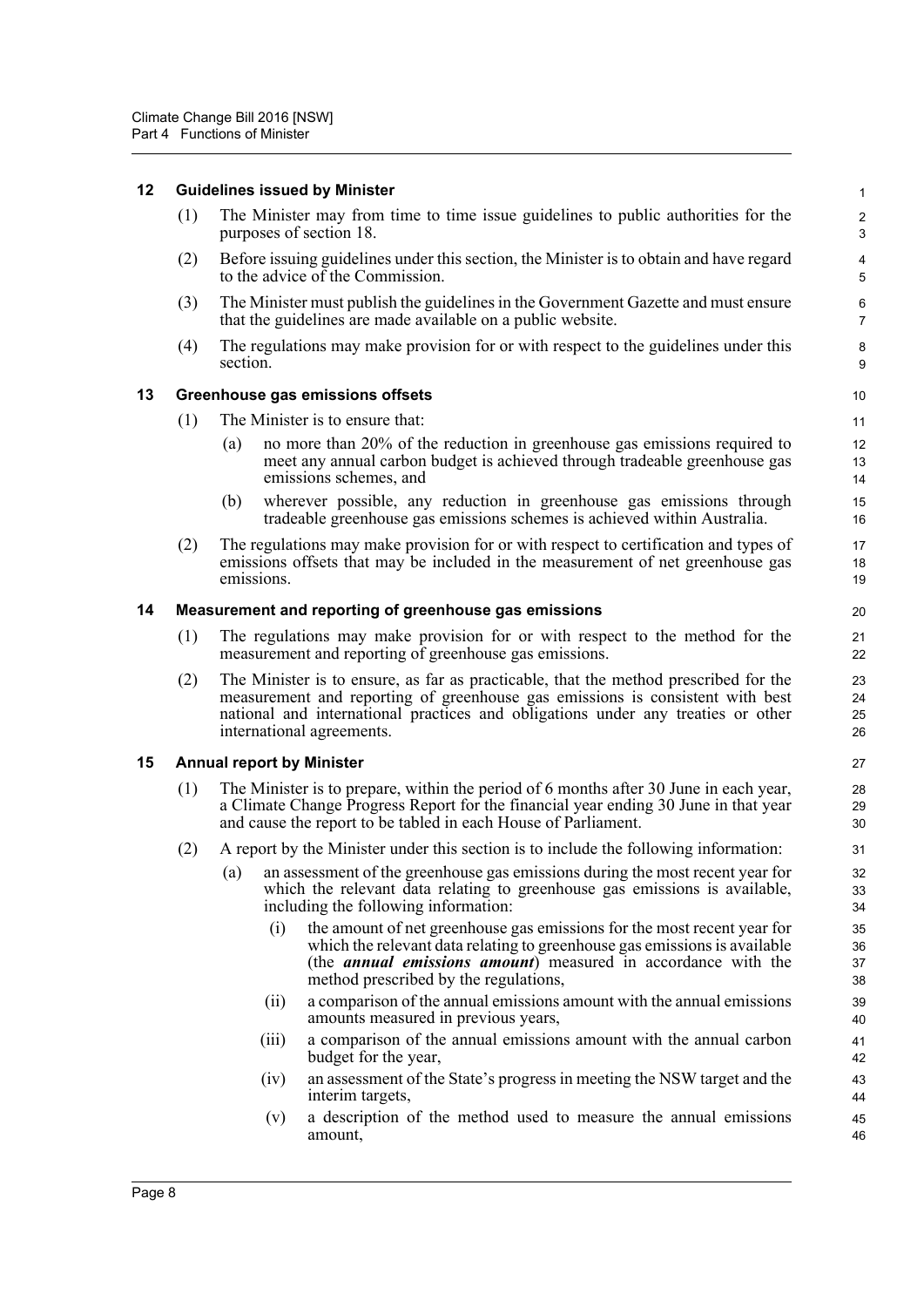|     |     | if the Minister adjusts the method used in the report from the method<br>(vi)<br>used in a previous report, the nature of the adjustment and a comparison<br>of the annual emissions amount with the annual emissions amounts<br>measured with the methods used in previous years, | $\mathbf{1}$<br>$\overline{2}$<br>3<br>4 |
|-----|-----|------------------------------------------------------------------------------------------------------------------------------------------------------------------------------------------------------------------------------------------------------------------------------------|------------------------------------------|
|     |     | an analysis of available evidence relating to the main causes of<br>(vii)<br>greenhouse gas emissions and the possible reasons for changes in the<br>State's greenhouse gas emissions compared to previous years,                                                                  | 5<br>6<br>$\overline{7}$                 |
|     | (b) | an assessment of the progress made by the Government in the implementation<br>of the Greenhouse Gas Emissions Plan during the year,                                                                                                                                                | 8<br>9                                   |
|     | (c) | an assessment of the progress made by the Government in the implementation<br>of the Climate Change Adaptation Plan during the year,                                                                                                                                               | 10 <sup>°</sup><br>11                    |
|     | (d) | a summary of the actions the Minister has taken in the exercise of the<br>Minister's functions under this Act during the year,                                                                                                                                                     | 12<br>13                                 |
|     | (e) | a report on the progress made by public authorities in the implementation of<br>their Climate Change Action Plans during the year.                                                                                                                                                 | 14<br>15                                 |
| (3) |     | If the report indicates that an annual carbon budget has not been met, the Minister is<br>to include a statement in the report that sets out the following:                                                                                                                        | 16<br>17                                 |
|     | (a) | the reasons why the annual carbon budget was not met,                                                                                                                                                                                                                              | 18                                       |
|     | (b) | the action that is to be taken to meet future annual carbon budgets, including<br>how this action differs from any action that was taken for the annual carbon<br>budget that was not met,                                                                                         | 19<br>20<br>21                           |
|     | (c) | the action that is to be taken in subsequent years to compensate for the<br>greenhouse gas emissions that have exceeded the annual carbon budget.                                                                                                                                  | 22<br>23                                 |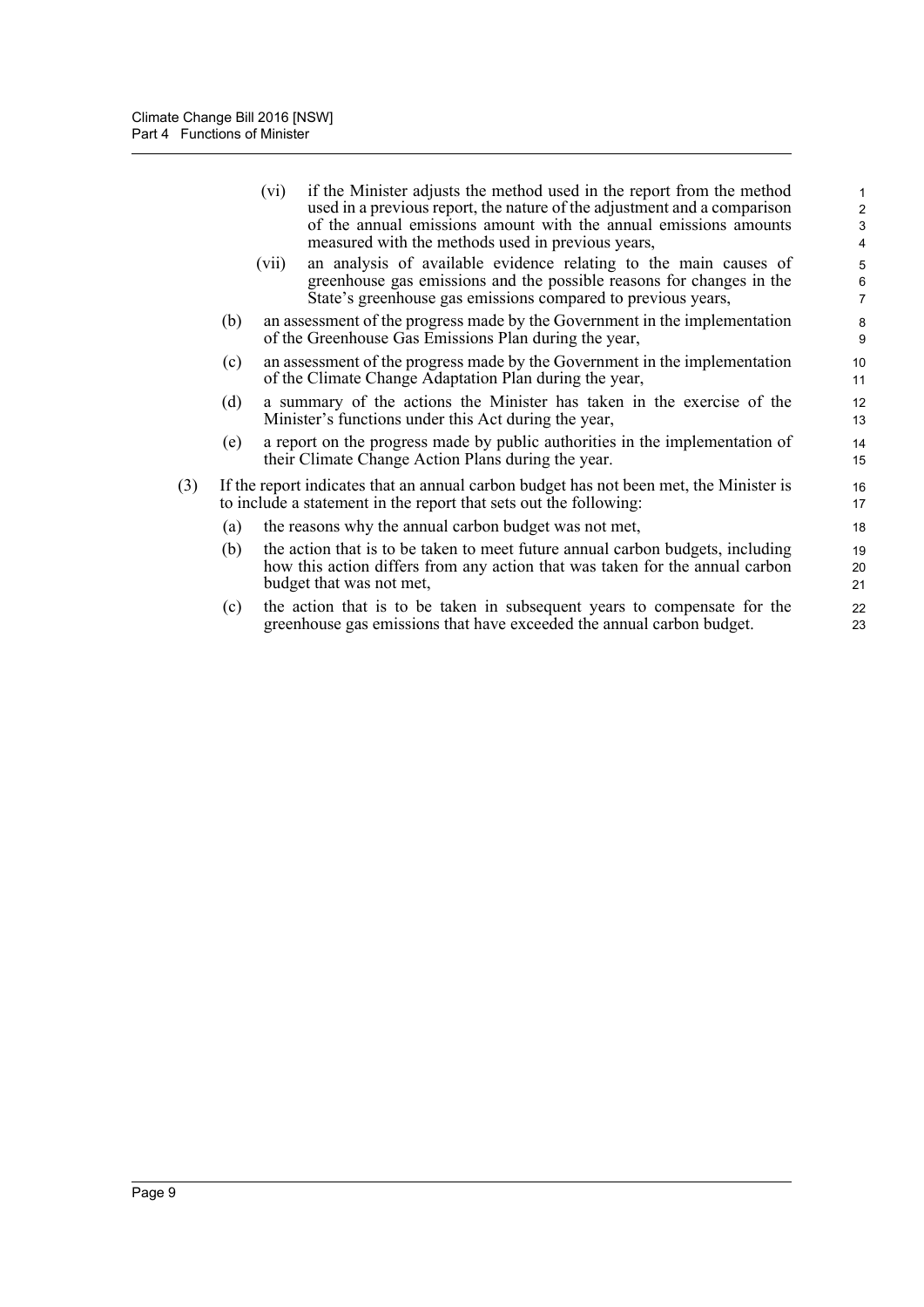<span id="page-14-3"></span><span id="page-14-2"></span><span id="page-14-1"></span><span id="page-14-0"></span>

| Part 5 |                                   | <b>Functions of public authorities</b>                                                                                                                                                                                          |                |  |  |  |  |  |
|--------|-----------------------------------|---------------------------------------------------------------------------------------------------------------------------------------------------------------------------------------------------------------------------------|----------------|--|--|--|--|--|
| 16     |                                   | <b>Climate Change Action Plan</b>                                                                                                                                                                                               | $\overline{a}$ |  |  |  |  |  |
|        | (1)                               | A public authority is to prepare a Climate Change Action Plan by 31 December 2018<br>and prepare a new plan by 31 December in every fourth year after that date.                                                                |                |  |  |  |  |  |
|        | (2)                               | The Climate Change Action Plan is to include the following:                                                                                                                                                                     | 5              |  |  |  |  |  |
|        |                                   | an analysis of the public authority's strategies to contribute to the<br>(a)<br>implementation of the Greenhouse Gas Emissions Plan and the Climate<br>Change Adaptation Plan,                                                  | 6<br>7<br>8    |  |  |  |  |  |
|        |                                   | a summary of the public authority's policies and programs to reduce<br>(b)<br>greenhouse gas emissions and adapt to the effects of climate change,                                                                              | 9<br>10        |  |  |  |  |  |
|        |                                   | such other matters as may be prescribed by the regulations.<br>(c)                                                                                                                                                              | 11             |  |  |  |  |  |
|        | (3)                               | The public authority is to provide a copy of each of its Climate Change Action Plans<br>to the Minister.                                                                                                                        | 12<br>13       |  |  |  |  |  |
|        | (4)                               | The public authority is to make each of its Climate Change Action Plans publicly<br>available.                                                                                                                                  | 14<br>15       |  |  |  |  |  |
| 17     | Report on implementation of plans |                                                                                                                                                                                                                                 |                |  |  |  |  |  |
|        |                                   | A public authority is to, as soon as practicable after the end of each financial year,<br>give the Minister a report relating to the authority's implementation of its Climate<br>Change Action Plan during the financial year. | 17<br>18<br>19 |  |  |  |  |  |
| 18     |                                   | <b>General requirements</b>                                                                                                                                                                                                     | 20             |  |  |  |  |  |
|        | (1)                               | In exercising its functions, a public authority is to ensure that it does not decrease the<br>State's ability:                                                                                                                  | 21<br>22       |  |  |  |  |  |
|        |                                   | to meet the NSW target and the interim targets, and<br>(a)                                                                                                                                                                      | 23             |  |  |  |  |  |
|        |                                   | to adapt to the effects of climate change on people, communities and<br>(b)<br>ecosystems in the State.                                                                                                                         | 24<br>25       |  |  |  |  |  |
|        | (2)                               | In assessing whether or not the exercise of its functions would have any such effect,<br>the public authority is to have regard to the following:                                                                               | 26<br>27       |  |  |  |  |  |
|        |                                   | any relevant Greenhouse Gas Emissions Plan,<br>(a)                                                                                                                                                                              | 28             |  |  |  |  |  |
|        |                                   | any relevant Climate Change Adaptation Plan,<br>(b)                                                                                                                                                                             | 29             |  |  |  |  |  |
|        |                                   | any relevant Climate Change Action Plan of the public authority,<br>(c)                                                                                                                                                         | 30             |  |  |  |  |  |
|        |                                   | any relevant guidelines issued by the Minister under section 12.<br>(d)                                                                                                                                                         | 31             |  |  |  |  |  |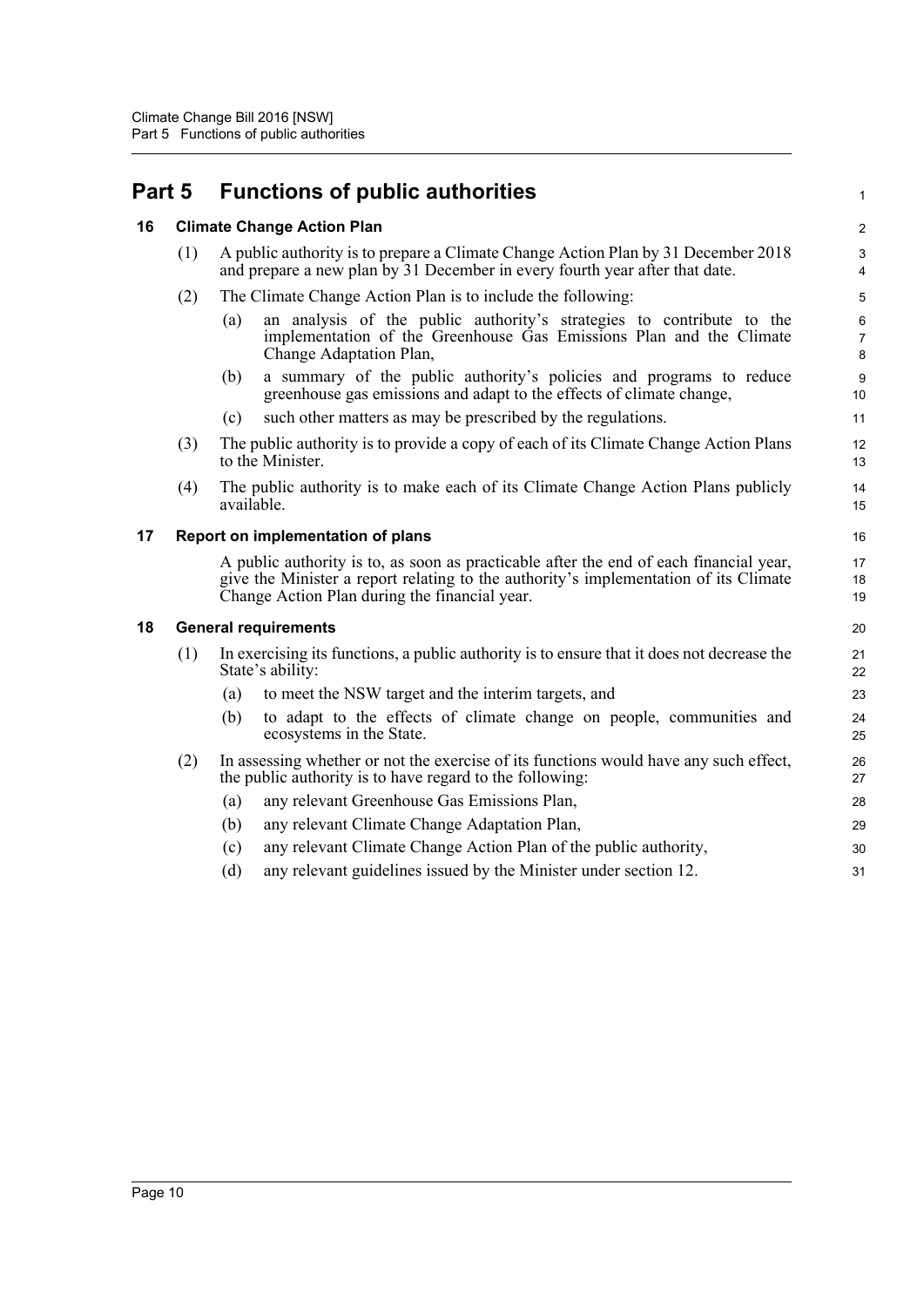<span id="page-15-4"></span><span id="page-15-3"></span><span id="page-15-2"></span><span id="page-15-1"></span><span id="page-15-0"></span>

| Part 6 |                                                    | <b>NSW Climate Change Commission</b>                                                                                                                                   | 1                       |  |  |  |  |  |
|--------|----------------------------------------------------|------------------------------------------------------------------------------------------------------------------------------------------------------------------------|-------------------------|--|--|--|--|--|
| 19     |                                                    | <b>NSW Climate Change Commission</b>                                                                                                                                   | $\overline{\mathbf{c}}$ |  |  |  |  |  |
|        |                                                    | The NSW Climate Change Commission is established by this Act.                                                                                                          | 3                       |  |  |  |  |  |
| 20     | <b>Membership of NSW Climate Change Commission</b> |                                                                                                                                                                        |                         |  |  |  |  |  |
|        | (1)                                                | The Commission is to consist of not fewer than 5 and not more than 9 members<br>appointed by the Minister.                                                             | $\mathbf 5$<br>6        |  |  |  |  |  |
|        | (2)                                                | The Minister is to ensure, as far as practicable, that the Commission includes persons<br>who have a broad range of knowledge and experience in the following matters: | $\overline{7}$<br>8     |  |  |  |  |  |
|        |                                                    | climate change science,<br>(a)                                                                                                                                         | 9                       |  |  |  |  |  |
|        |                                                    | reducing greenhouse gas emissions,<br>(b)                                                                                                                              | 10                      |  |  |  |  |  |
|        |                                                    | adapting to the effects of climate change,<br>(c)                                                                                                                      | 11                      |  |  |  |  |  |
|        |                                                    | the social, economic and environmental effects of climate change, including<br>(d)<br>the effects of climate change on public health and safety,                       | 12<br>13                |  |  |  |  |  |
|        |                                                    | any other expertise as the Minister considers necessary for the Commission to<br>(e)<br>carry out its functions.                                                       | 14<br>15                |  |  |  |  |  |
|        | (3)                                                | The Minister may only appoint a person to the Commission if satisfied that the<br>person:                                                                              | 16<br>17                |  |  |  |  |  |
|        |                                                    | is committed to addressing climate change, and<br>(a)                                                                                                                  | 18                      |  |  |  |  |  |
|        |                                                    | has knowledge and experience in respect of an area that is relevant to the<br>(b)<br>operation of this Act.                                                            | 19<br>20                |  |  |  |  |  |
|        | (4)                                                | Schedule 1 contains provisions relating to the membership and procedure of the<br>Commission.                                                                          | 21<br>22                |  |  |  |  |  |
| 21     | <b>Functions of NSW Climate Change Commission</b>  |                                                                                                                                                                        |                         |  |  |  |  |  |
|        | (1)                                                | The Commission has the following functions under this Act:                                                                                                             | 24                      |  |  |  |  |  |
|        |                                                    | to advise the Minister on matters relating to climate change, including<br>(a)<br>strategies for mitigating and adapting to the effects of climate change,             | 25<br>26                |  |  |  |  |  |
|        |                                                    | to analyse data to identify patterns and trends relating to climate change,<br>(b)                                                                                     | 27                      |  |  |  |  |  |
|        |                                                    | to make recommendations regarding the State's progress in addressing climate<br>(c)<br>change,                                                                         | 28<br>29                |  |  |  |  |  |
|        |                                                    | any other functions relating to climate change as may be prescribed by the<br>(d)<br>regulations.                                                                      | 30<br>31                |  |  |  |  |  |
|        | (2)                                                | In exercising its functions, the Commission is to:                                                                                                                     | 32                      |  |  |  |  |  |
|        |                                                    | have regard to the guiding principles, and<br>(a)                                                                                                                      | 33                      |  |  |  |  |  |
|        |                                                    | (b)<br>consult with the local government sector, the private business sector and the<br>wider community, and                                                           | 34<br>35                |  |  |  |  |  |
|        |                                                    | provide information to the local government sector, the private business sector<br>(c)<br>and the wider community to promote action in addressing climate change.      | 36<br>37                |  |  |  |  |  |
| 22     |                                                    | <b>Climate change report by Commission</b>                                                                                                                             | 38                      |  |  |  |  |  |
|        | (1)                                                | The Commission may periodically prepare a report regarding matters relating to<br>climate change.                                                                      | 39<br>40                |  |  |  |  |  |
|        | (2)                                                | A report by the Commission under this section may include the following:                                                                                               | 41                      |  |  |  |  |  |
|        |                                                    | a report on the exercise of the Minister's functions under this Act,<br>(a)                                                                                            | 42                      |  |  |  |  |  |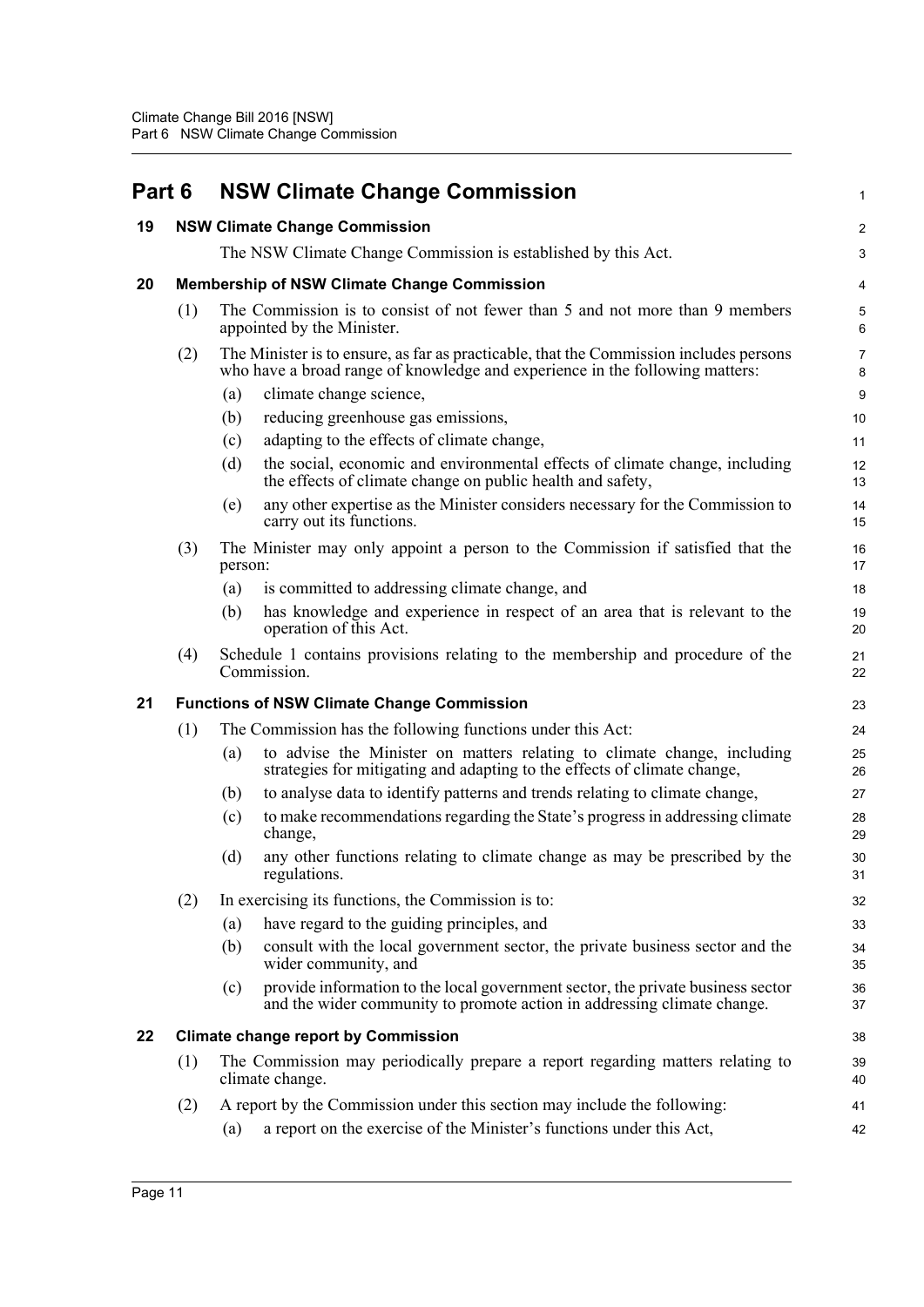<span id="page-16-0"></span>

|    |     | a report on the exercise of the functions of a public authority in accordance<br>(b)<br>with the requirements imposed on the public authority under this Act.     |          |
|----|-----|-------------------------------------------------------------------------------------------------------------------------------------------------------------------|----------|
|    | (3) | The Minister is to furnish the Commission's report to the Presiding Officer of each<br>House of Parliament within 28 days after receipt of the report.            | 3<br>4   |
| 23 |     | <b>Annual report by Commission</b>                                                                                                                                | 5        |
|    | (1) | The Commission is to prepare, within the period of 4 months after 30 June in each<br>year, a report of its activities during the year that ended on that 30 June. | 6        |
|    | (2) | A report by the Commission under this section is to include any advice given or<br>recommendations made to the Minister.                                          | 8<br>9   |
|    | (3) | The Minister is to furnish the Commission's annual report to the Presiding Officer of<br>each House of Parliament within 28 days after receipt of the report.     | 10<br>11 |
|    |     |                                                                                                                                                                   |          |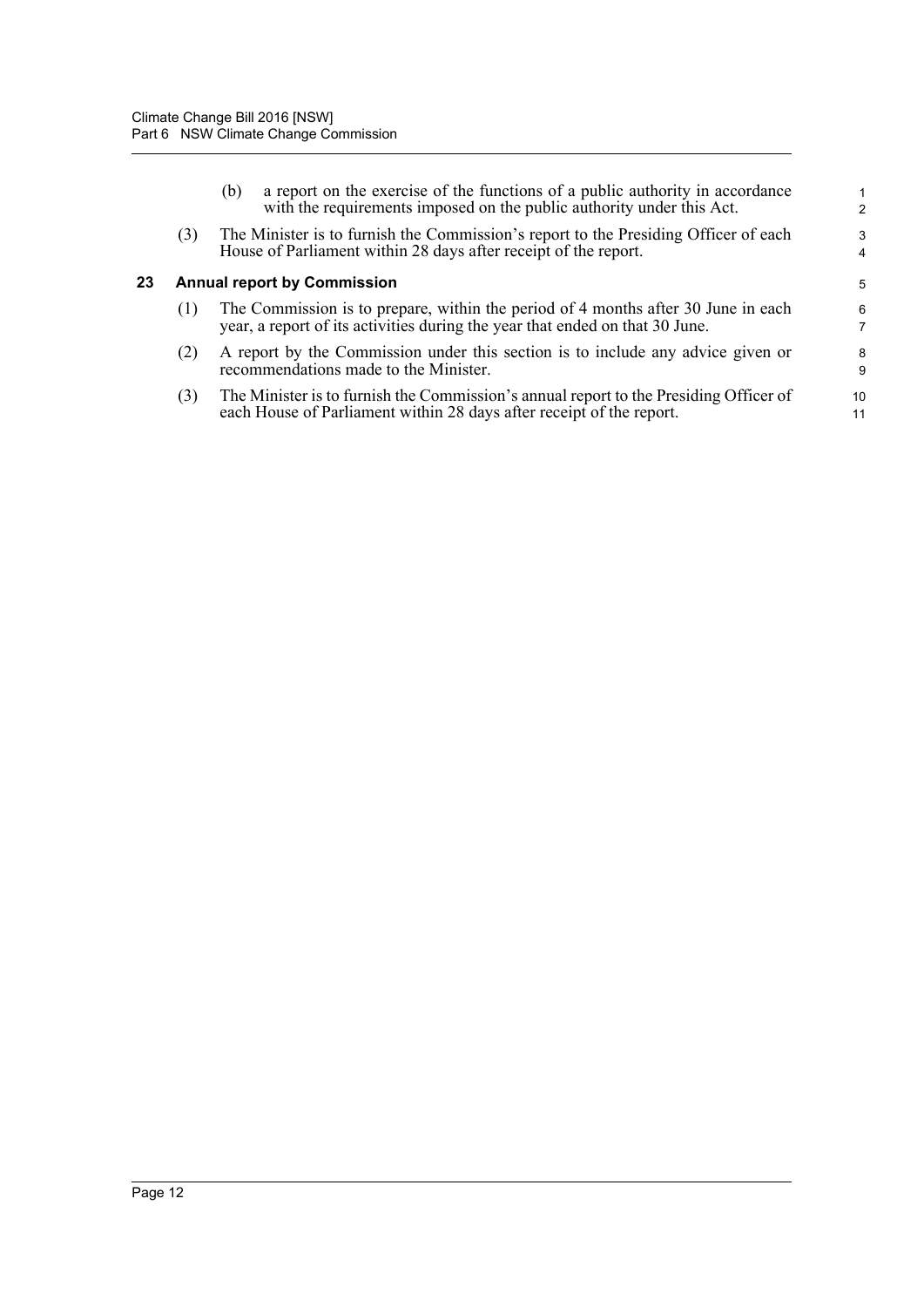## <span id="page-17-0"></span>**Part 7 Miscellaneous**

#### <span id="page-17-1"></span>**24 Act to bind Crown**

This Act binds the Crown in right of New South Wales and, in so far as the legislative power of the Parliament of New South Wales permits, the Crown in all its other capacities.

1

#### <span id="page-17-2"></span>**25 Protection from liability**

A matter or thing done or omitted to be done by the Minister, a member of the Commission or any person acting under the direction of the Minister or a member of the Commission does not, if the matter or thing was done or omitted in good faith for the purposes of executing this Act, subject the Minister, member or person so acting personally to any action, liability, claim or demand.

#### <span id="page-17-3"></span>**26 Remedy or restraint of breaches of this Act**

- (1) Any person may bring proceedings in the Supreme Court for an order to remedy or restrain a breach of this Act.
- (2) Any such proceedings may be brought whether or not any right of the person has been or may be infringed by or as a consequence of the breach.
- (3) Any such proceedings may be brought by a person on the person's own behalf or on behalf of another person (with their consent), or of a body corporate or unincorporate (with the consent of its committee or other controlling or governing body), having like or common interests in those proceedings.
- (4) Any person on whose behalf proceedings are brought is entitled to contribute to or provide for the payment of the legal costs and expenses incurred by the person bringing the proceedings.
- (5) If the Court is satisfied that a breach has been committed or that a breach will, unless restrained by order of the Court, be committed, it may make such orders as it thinks fit to remedy or restrain the breach.
- (6) In this section:

*breach* includes a failure to comply with a requirement imposed under this Act.

#### <span id="page-17-4"></span>**27 Regulations**

The Governor may make regulations, not inconsistent with this Act, for or with respect to any matter that by this Act is required or permitted to be prescribed or that is necessary or convenient to be prescribed for carrying out or giving effect to this Act.

#### <span id="page-17-5"></span>**28 Reviews of Act**

- (1) The Minister is to undertake reviews of this Act to determine whether the policy objectives of this Act remain valid and whether the terms of this Act remain appropriate for securing those objectives.
- (2) The reviews are to be undertaken:
	- (a) for the first review—as soon as possible after the period of 6 years from the date of assent to this Act, and
	- (b) for subsequent reviews—at intervals of 8 years.
- (3) In carrying out a review under this section, the Minister is to:
	- (a) consult with the local government sector, the private business sector and the wider community, and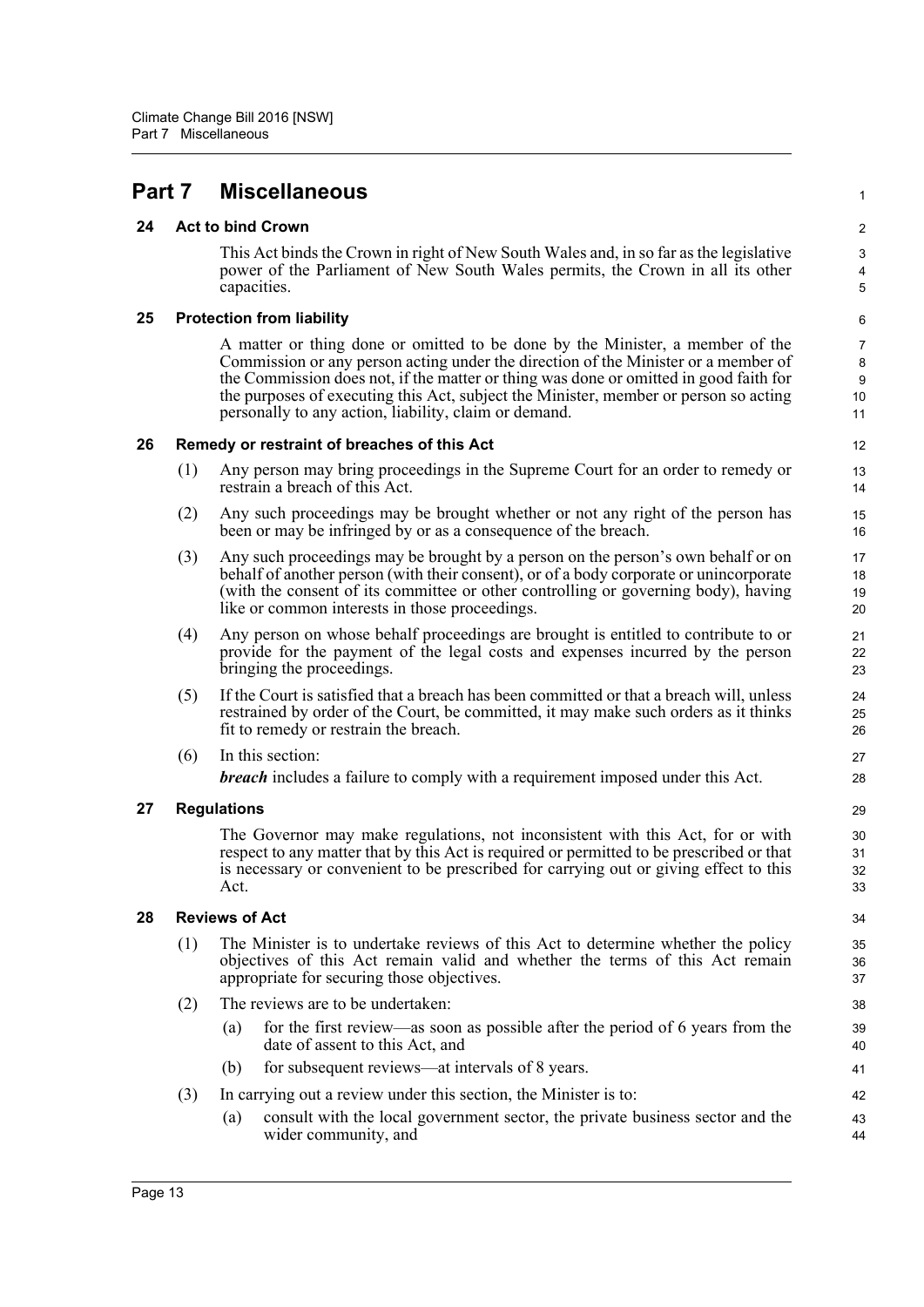|  | obtain and have regard to the advice of the Commission.                                                                                 |   |
|--|-----------------------------------------------------------------------------------------------------------------------------------------|---|
|  | (4) A report on the outcome of each review is to be tabled in each House of Parliament<br>within 12 months after the end of the review. | 2 |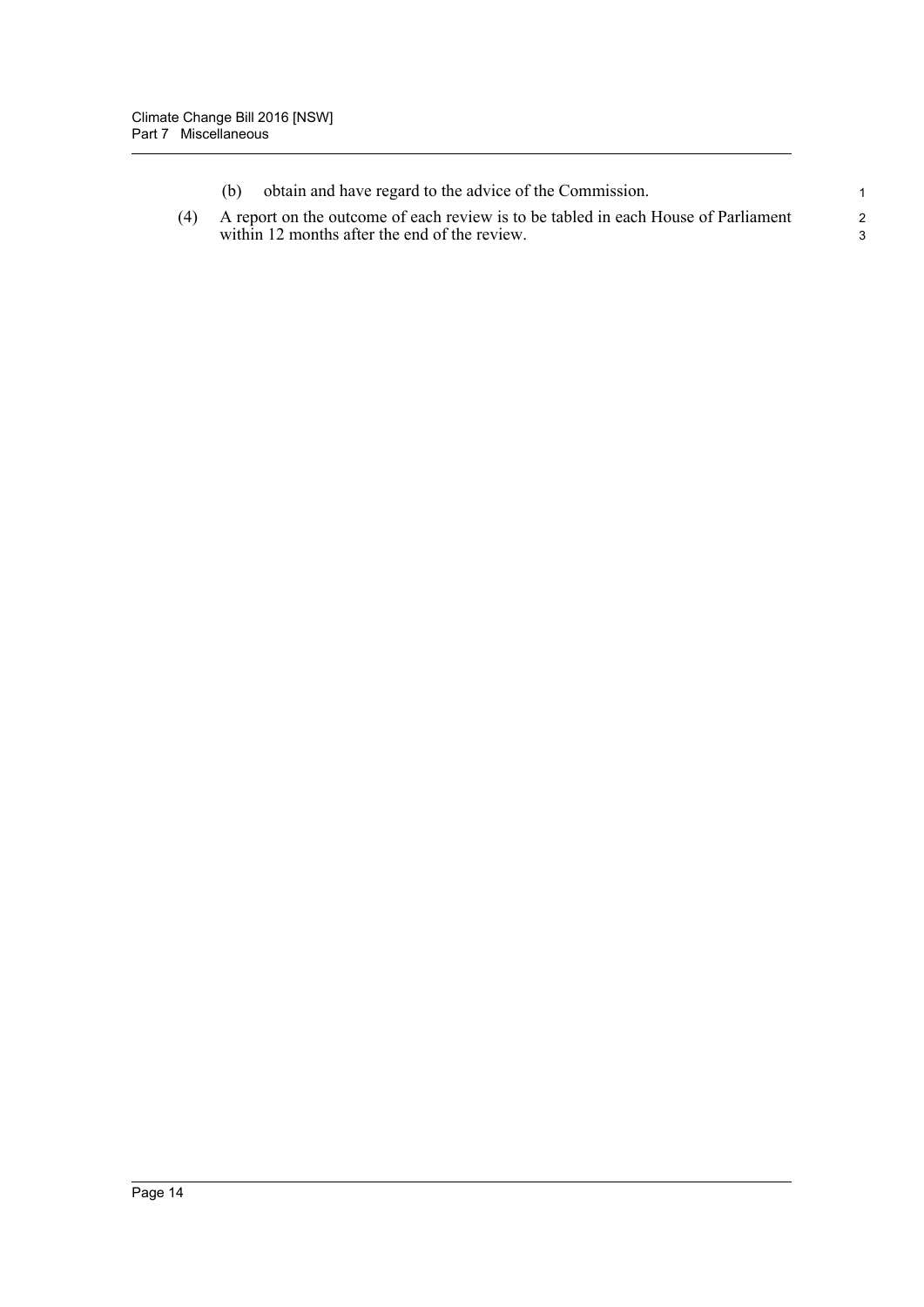### <span id="page-19-0"></span>**Schedule 1 Provisions relating to membership and procedure of NSW Climate Change Commission**

1  $\overline{2}$ 

|   |              | (Section 20 (4))                                                                                                                                                                                                                                                 | 3                     |  |  |  |  |  |  |
|---|--------------|------------------------------------------------------------------------------------------------------------------------------------------------------------------------------------------------------------------------------------------------------------------|-----------------------|--|--|--|--|--|--|
| 1 |              | <b>Definition</b>                                                                                                                                                                                                                                                | 4                     |  |  |  |  |  |  |
|   |              | In this Schedule, <i>member</i> means a member of the NSW Climate Change<br>Commission.                                                                                                                                                                          | 5<br>6                |  |  |  |  |  |  |
| 2 |              | <b>Chair and Deputy Chair of Commission</b>                                                                                                                                                                                                                      | 7                     |  |  |  |  |  |  |
|   | (1)          | Of the appointed members of the Commission, 2 are (in and by their respective<br>instruments of appointment or in and by other instruments executed by the Minister)<br>to be appointed as Chair and Deputy Chair of the Commission respectively.                | 8<br>9<br>10          |  |  |  |  |  |  |
|   | (2)          | The Minister may remove a member from the office of Chair or Deputy Chair of the<br>Commission at any time.                                                                                                                                                      | 11<br>12 <sup>2</sup> |  |  |  |  |  |  |
|   | (3)          | A person holding office as Chair or Deputy Chair of the Commission vacates that<br>office if the person:                                                                                                                                                         | 13<br>14              |  |  |  |  |  |  |
|   |              | is removed from that office by the Minister, or<br>(a)                                                                                                                                                                                                           | 15                    |  |  |  |  |  |  |
|   |              | resigns that office by instrument in writing addressed to the Minister, or<br>(b)                                                                                                                                                                                | 16                    |  |  |  |  |  |  |
|   |              | ceases to be a member.<br>(c)                                                                                                                                                                                                                                    | 17                    |  |  |  |  |  |  |
| 3 |              | Terms of office of appointed members                                                                                                                                                                                                                             | 18                    |  |  |  |  |  |  |
|   |              | Subject to this Schedule, an appointed member holds office for such period (not<br>exceeding 4 years) as may be specified in the member's instrument of appointment,<br>but is eligible (if otherwise qualified) for re-appointment.                             |                       |  |  |  |  |  |  |
| 4 | Remuneration |                                                                                                                                                                                                                                                                  |                       |  |  |  |  |  |  |
|   |              | An appointed member is entitled to be paid such remuneration (including travel and<br>subsistence allowances) as the Minister may from time to time determine in respect<br>of the member.                                                                       | 23<br>24<br>25        |  |  |  |  |  |  |
| 5 |              | Vacancy in office of member                                                                                                                                                                                                                                      | 26                    |  |  |  |  |  |  |
|   | (1)          | The office of an appointed member becomes vacant if the member:                                                                                                                                                                                                  | 27                    |  |  |  |  |  |  |
|   |              | dies, or<br>(a)                                                                                                                                                                                                                                                  | 28                    |  |  |  |  |  |  |
|   |              | completes a term of office and is not re-appointed, or<br>(b)                                                                                                                                                                                                    | 29                    |  |  |  |  |  |  |
|   |              | resigns the office by instrument in writing addressed to the Minister, or<br>(c)                                                                                                                                                                                 | 30                    |  |  |  |  |  |  |
|   |              | is removed from office by the Minister under this clause, or<br>(d)                                                                                                                                                                                              | 31                    |  |  |  |  |  |  |
|   |              | becomes a mentally incapacitated person, or<br>(e)                                                                                                                                                                                                               | 32                    |  |  |  |  |  |  |
|   |              | (f)<br>is convicted in New South Wales of an offence that is punishable by<br>imprisonment for 12 months or more or is convicted elsewhere than in New<br>South Wales of an offence that, if committed in New South Wales, would be<br>an offence so punishable. | 33<br>34<br>35<br>36  |  |  |  |  |  |  |
|   | (2)          | The Minister may remove a member of the Commission from office, but only for<br>incompetence, incapacity or misbehaviour.                                                                                                                                        | 37<br>38              |  |  |  |  |  |  |
|   | (3)          | A member of the Commission cannot be removed from office under Part 6 of the<br>Government Sector Employment Act 2013.                                                                                                                                           | 39<br>40              |  |  |  |  |  |  |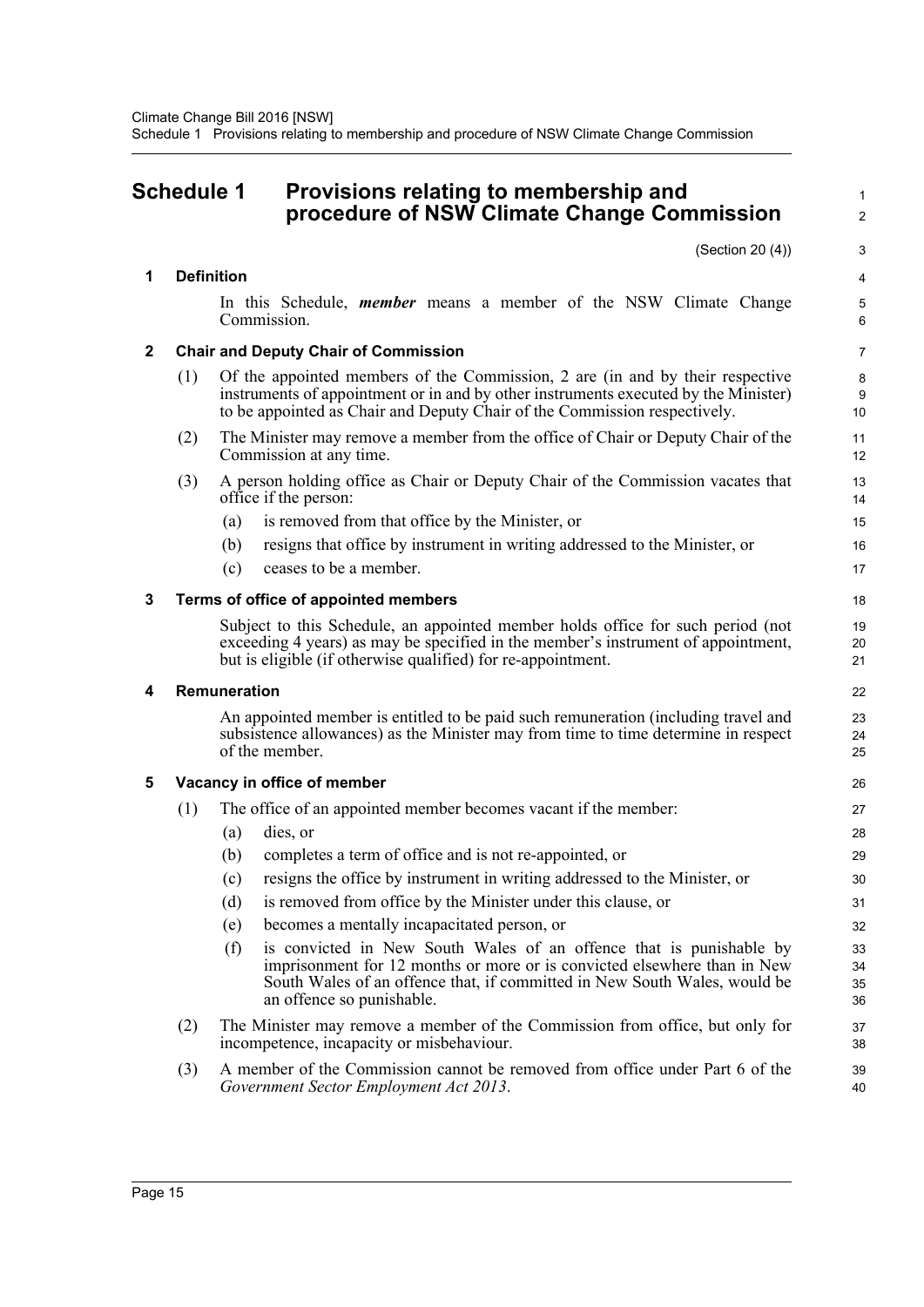#### **6 Disclosure of pecuniary interests**

(1) If:

|  |  |  |  | (a) a member has a direct or indirect pecuniary interest in a matter being |  |  |  |
|--|--|--|--|----------------------------------------------------------------------------|--|--|--|
|  |  |  |  | considered or about to be considered at a meeting of the Commission, and   |  |  |  |

(b) the interest appears to raise a conflict with the proper performance of the member's duties in relation to the consideration of the matter,

the member must, as soon as possible after the relevant facts have come to the member's knowledge, disclose the nature of the interest at a meeting of the **Commission** 

- (2) A disclosure by a member at a meeting of the Commission that the member:
	- (a) is a member, or is in the employment, of a specified company or other body, or
	- (b) is a partner, or is in the employment, of a specified person, or
	- (c) has some other specified interest relating to a specified company or other body or to a specified person,

is a sufficient disclosure of the nature of the interest in any matter relating to that company or other body or to that person which may arise after the date of the disclosure and which is required to be disclosed under subclause (1).

- (3) Particulars of any disclosure made under this clause must be recorded by the Commission in a book kept for the purpose and that book must be open at all reasonable hours to inspection by any person on payment of the fee determined by the Commission.
- (4) After a member has disclosed the nature of an interest in any matter, the member must not, unless the Minister or the Commission otherwise determines:
	- (a) be present during any deliberation of the Commission with respect to the matter, or
	- (b) take part in any decision of the Commission with respect to the matter.
- (5) For the purposes of the making of a determination by the Commission under subclause (4), a member who has a direct or indirect pecuniary interest in a matter to which the disclosure relates must not:
	- (a) be present during any deliberation of the Commission for the purpose of making the determination, or
	- (b) take part in the making by the Commission of the determination.
- (6) A contravention of this clause does not invalidate any decision of the Commission.

#### **7 Filling of vacancy in office of member**

If the office of an appointed member becomes vacant, a person is, subject to this Act, to be appointed to fill the vacancy.

#### **8 Effect of certain other Acts**

- (1) The provisions of the *Government Sector Employment Act 2013* relating to the employment of Public Service employees do not apply to a member.
- (2) If, by or under any Act, provision is made:
	- (a) requiring a person who is the holder of a specified office to devote the whole of his or her time to the duties of that office, or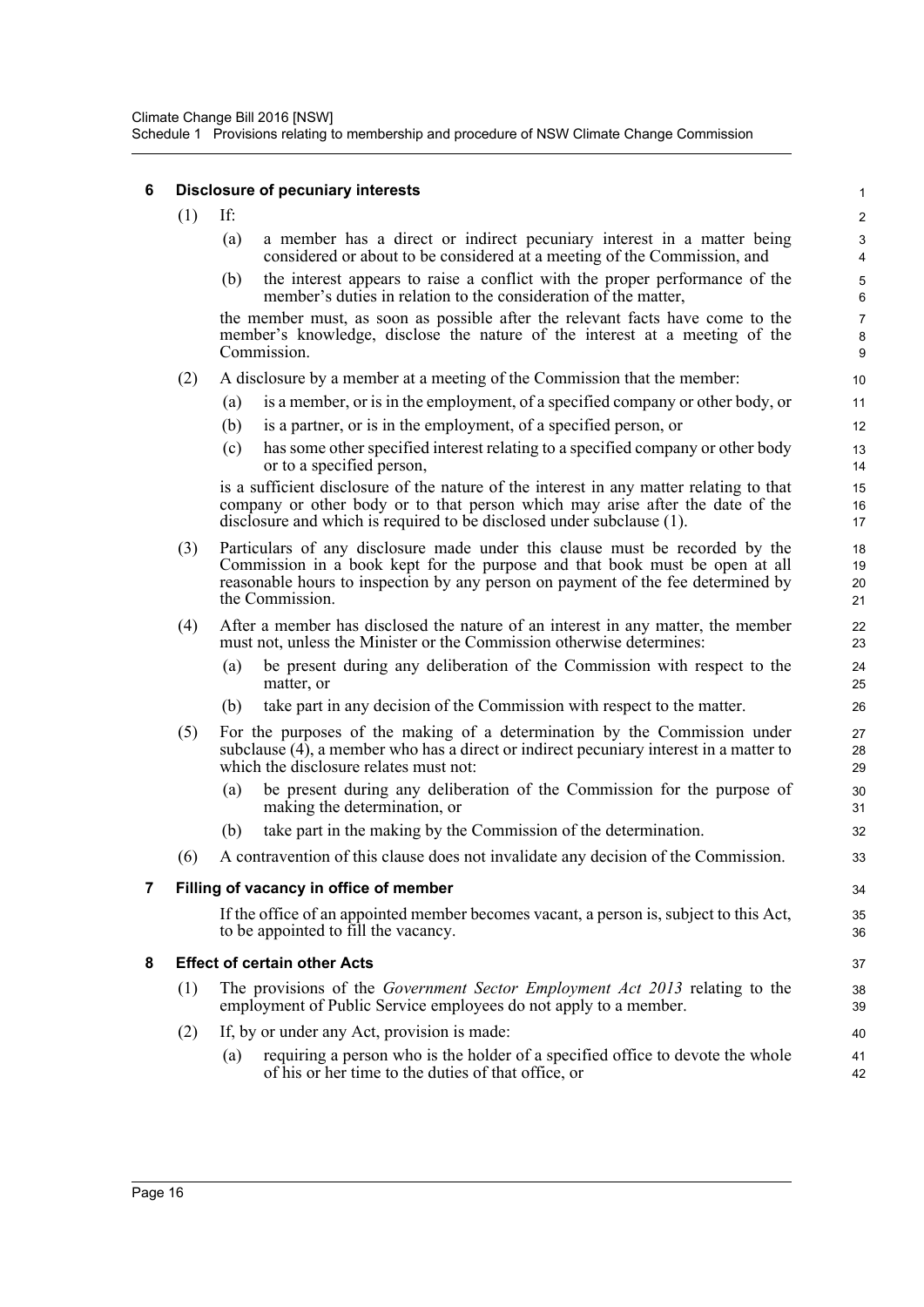(b) prohibiting the person from engaging in employment outside the duties of that office,

the provision does not operate to disqualify the person from holding that office and also the office of an appointed member or from accepting and retaining any remuneration payable to the person under this Act as such a member.

(3) The office of an appointed member is not, for the purposes of any Act, an office or place of profit under the Crown.

#### **9 General procedure**

The procedure for the calling of meetings of the Commission and for the conduct of business at those meetings is, subject to this Act and the regulations, to be as determined by the Commission.

#### **10 Quorum**

The quorum for a meeting of the Commission is a majority of the members for the time being.

#### **11 Presiding member**

- (1) The Chair of the Commission or, in the absence of the Chair, the Deputy Chair of the Commission or, in the absence of both, another member elected to chair the meeting by the members is to preside at a meeting of the Commission.
- (2) The person presiding at any meeting of the Commission has a deliberative vote and, in the event of an equality of votes, has a second or casting vote.

#### **12 Voting**

A decision supported by a majority of the votes cast at a meeting of the Commission at which a quorum is present is the decision of the Commission.

#### **13 First meeting**

The Minister is to call the first meeting of the Commission in such manner as the Minister thinks fit.